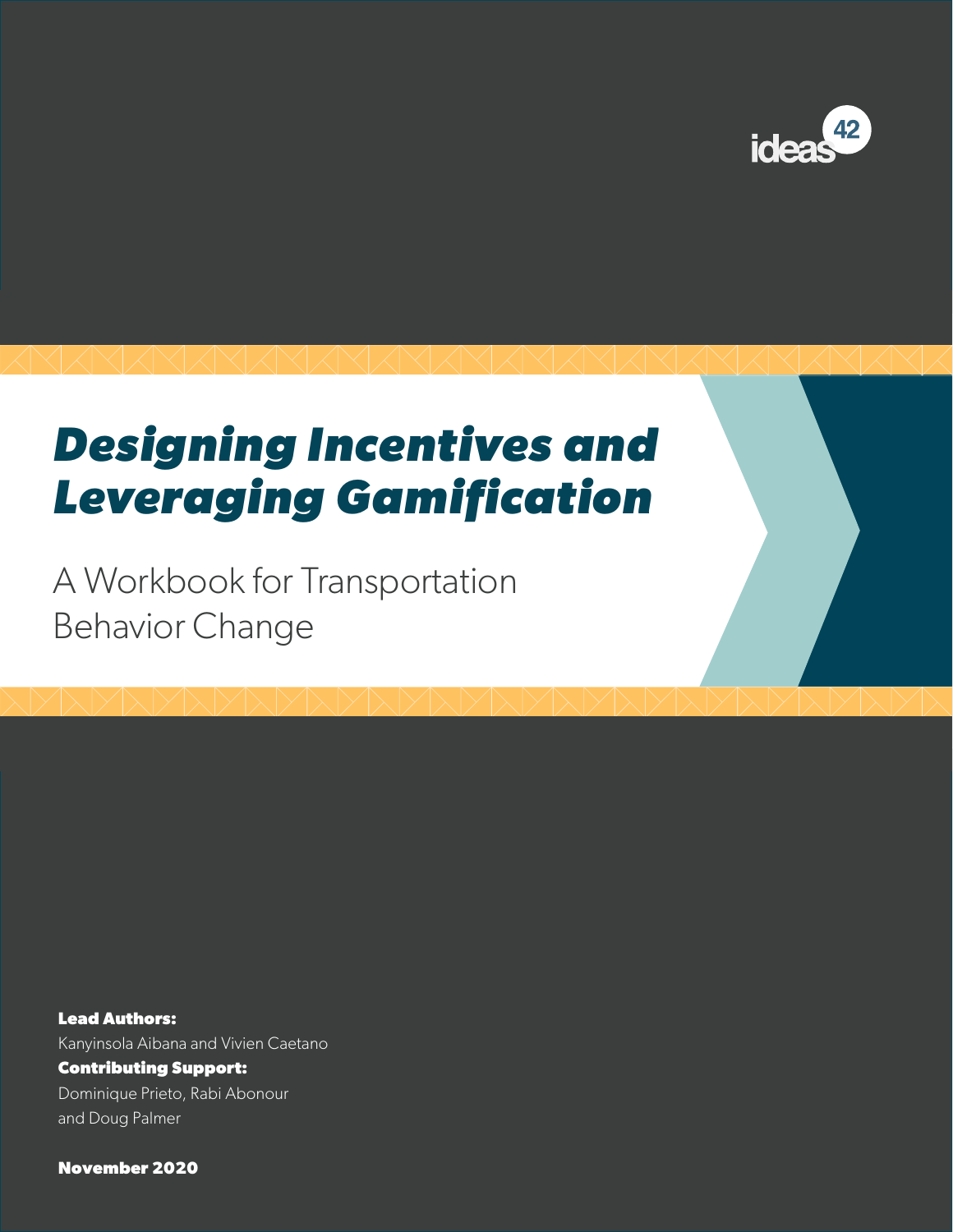## **Table of Contents**

| 2<br>Step 2: Identify a racial or social equity outcome that you want to achieve                                                                                                                                                                                                                                                                                         |
|--------------------------------------------------------------------------------------------------------------------------------------------------------------------------------------------------------------------------------------------------------------------------------------------------------------------------------------------------------------------------|
| $\bullet$<br>Step 3: Understand the behavior you're trying to affect, the potential impact<br>of the behavior change you'd like to see, and assess your likelihood of success 7<br>Step 3B: Ensure your target population can respond to incentives or gamification 8<br>Step 3C: Assess the potential impact of encouraging this behavior on your target population  10 |
| Step 3D: Consider other forces that could influence the impact of your program 12                                                                                                                                                                                                                                                                                        |
| Œ<br>Step 4: Identify why people are not engaging in the behavior you'd like to encourage 14                                                                                                                                                                                                                                                                             |
| Step 5: Make key decisions for designing incentives and gamified elements18<br>STEP 5B: Consider incentives and gamification as they relate to racial and social equity20                                                                                                                                                                                                |
| <b>C</b> Step 6: Make sure users are aware of the program and can easily participate 21                                                                                                                                                                                                                                                                                  |
|                                                                                                                                                                                                                                                                                                                                                                          |
|                                                                                                                                                                                                                                                                                                                                                                          |
| <b>Additional Resources</b>                                                                                                                                                                                                                                                                                                                                              |
|                                                                                                                                                                                                                                                                                                                                                                          |

References [.....................................................................................................................26](#page-27-0)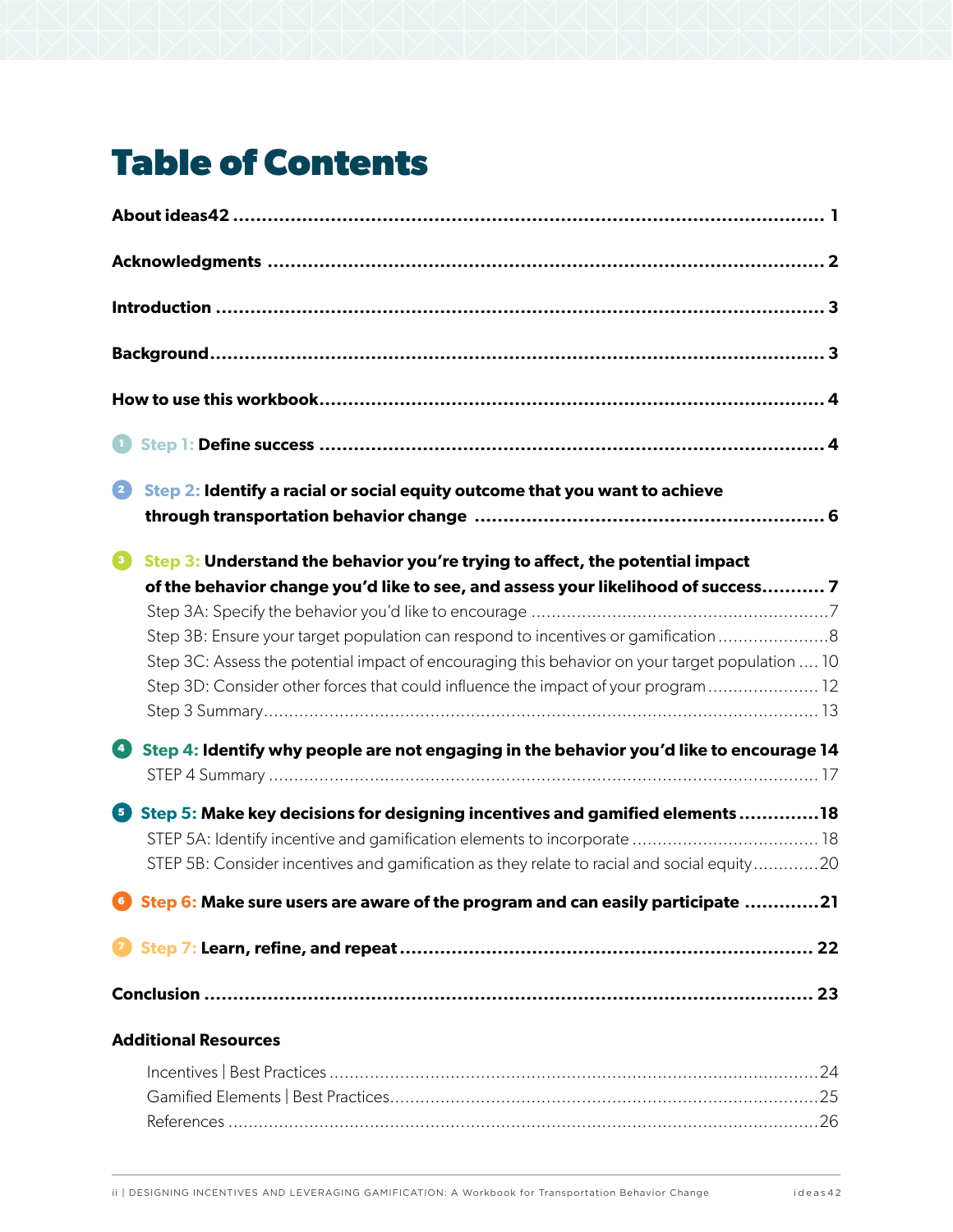## <span id="page-2-0"></span>**About ideas42**



We're a non-profit looking for deep insights into human behavior—into why people do what they do and using that knowledge in ways that help improve lives, build better systems, and drive social change. Working globally, we reinvent the practices of institutions, and create better products and policies that can be scaled for maximum impact. We also teach others, ultimately striving to generate lasting social impact and create a future where the universal application of behavioral science powers a world with optimal health, equitable wealth, and environments and systems that are sustainable and just for all.

For more than a decade, we've been at the forefront of applying behavioral science in the real world. And as we've developed our expertise, we've helped to define an entire field. Our efforts have so far extended to 40 countries as we've partnered with governments, foundations, NGOs, private enterprises, and a wide array of public institutions—in short, anyone who wants to make a positive difference in peoples' lives.

ideas42's work in the environment directly tackles climate change and its associated impacts. Reducing carbon emissions and helping adapt to the inevitable effects of climate change are critical challenges. Curbing air pollution and other climate-related threats to safety improves the global public health. We also recognize that global climate change disproportionately affects people living in poverty, who are least empowered to address it. We focus on climate mitigation among people with sufficient wealth and resources to meet their needs, and adaptation among those in poverty, with an approach to help make the world more just.

Visit [ideas42.org](http://www.ideas42.org) and follow [@ideas42](https://twitter.com/ideas42) on Twitter to learn more about our work. Contact us at [info@ideas42.org](mailto:info%40ideas42.org?subject=Inquiry%20on%20Communications%20Toolkit%20for%20CCC)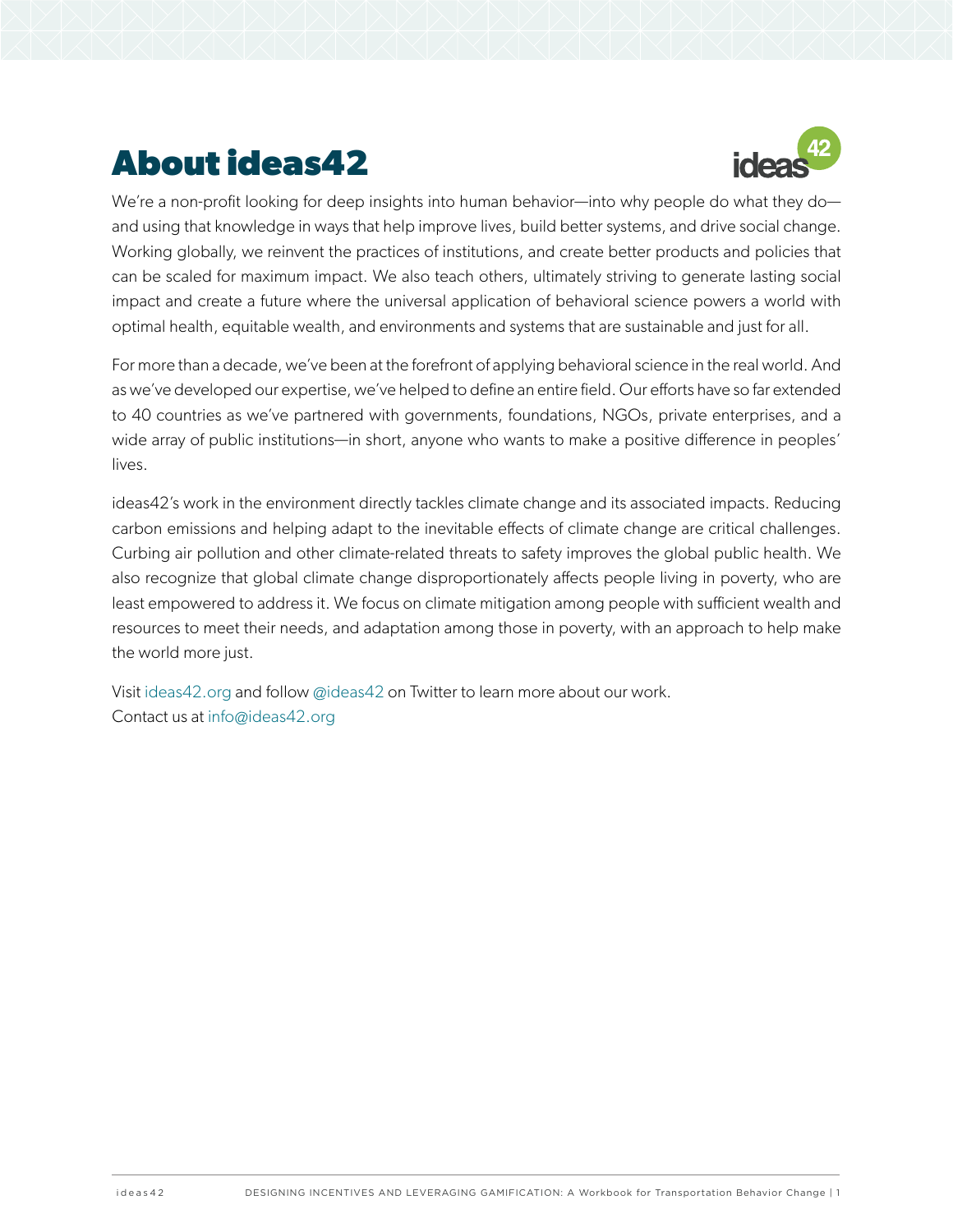## <span id="page-3-0"></span>**Acknowledgments**

This workbook was developed with support from the Bloomberg Philanthropies American Cities Climate Challenge. The Climate Challenge is an initiative that empowers 25 of the largest U.S. cities to implement near-term climate goals and become primary drivers of progress towards meeting America's pledge on climate. Recognizing that cities account for more than 70% of global carbon emissions—and that mayors have significant authority over cities' highest emitting sectors: transportation and buildings—the Climate Challenge aims to enhance the work already being done by mayors across the U.S. and to support cities in the fight against climate change.

Vivien Caetano and Kanyinsola Aibana led the research and writing of this work book. Dominique Prieto and Rabi Abonour helped with the research and Doug Palmer oversaw the writing and editing.

We gratefully acknowledge the support of Eleni Fischer, Blessing Ogunyemi, Arielle Gorstein, Renata Tirta and Ashley Greenstein in putting this resource together.

Finally, we thank all the academic researchers and transportation demand management practitioners whose experiences and work helped inform our insights and recommendations.

**Bloomberg American Cities<br>Philanthropies Climate Challenge**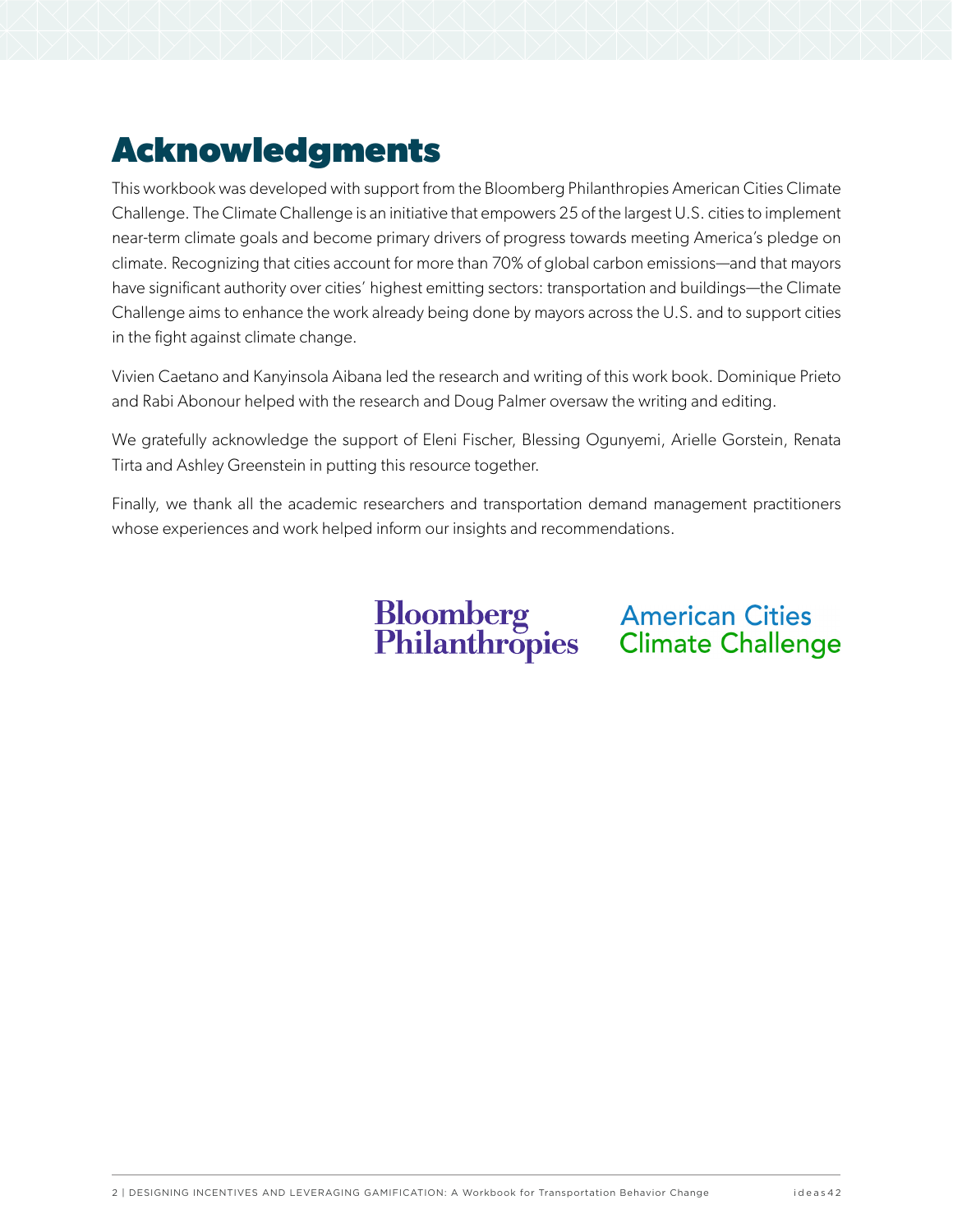## <span id="page-4-0"></span>**Introduction**

This workbook provides practitioners working in transportation demand management (TDM) a guide on how to design and leverage incentives and gamification to promote transportation behavior change. The effectiveness of incentives and gamification schemes depends on their design. This resource helps practitioners decide on their TDM program structure using insights from behavioral science. Specifically, it helps TDM practitioners decide whether or not to use incentives and gamification for a given transportation problem, and provides initial design ideas that would need to be tailored for each context. We outline seven steps to help you integrate findings on incentives and gamification from TDM and behavioral science literature into your work.

## **Background**

Incentives and gamification are one of many tools used to motivate behavior change. An incentive can be defined as a "contingent reward" that encourages an individual to complete an action; it is a positive reinforcer for a desired or targeted behavior. Incentives can also work to discourage an individual from completing an action (e.g., stop smoking); in these cases they are called disincentives.<sup>1</sup> Gamification is "the application of lessons from the gaming domain to change behaviors in non-game situations."<sup>2</sup> The addition of "game-like elements or experiences" (e.g., leaderboards, earning points, etc.) to change behavior or increase adoption is what separates gamification from incentives.<sup>3</sup>

Research has shown that incentives and gamification motivate behavior across different contexts, including transportation behavior.<sup>4</sup> In the transportation demand management (TDM) space, incentives (i.e., subsidizing public transportation) and/or gamification have been effectively implemented to reduce public transit congestion, increase bus ridership, and reduce single occupancy vehicle (SOV) usage by encouraging carpooling or other more sustainable modes of transportation (e.g., bike riding).<sup>5</sup> Disincentives, or negative incentives, have also been used to decrease parking congestion commonly through setting parking prices and congestion pricing.<sup>6</sup>

TDM programs that include financial incentives and disincentives are generally more effective than those same programs without incentives.<sup>7</sup> While including an incentive makes it more likely your program will work, the impact of different incentive structures or gamification schemes has not been systematically documented. This lack of evidence makes it difficult to predetermine a TDM optimization strategy for all contexts.

Behavioral science, the study of human behavior and decision-making, can help us to better understand how these levers work and help practitioners develop their own optimization strategy for their given context. For example, in designing a program that incentivizes bus ridership, it is important to consider the context of the targeted population. This can include the accessibility of public transit, attitudes toward it, the cost and amount of parking, weather, socio-economic status, flexibility in travel, and more.<sup>8</sup>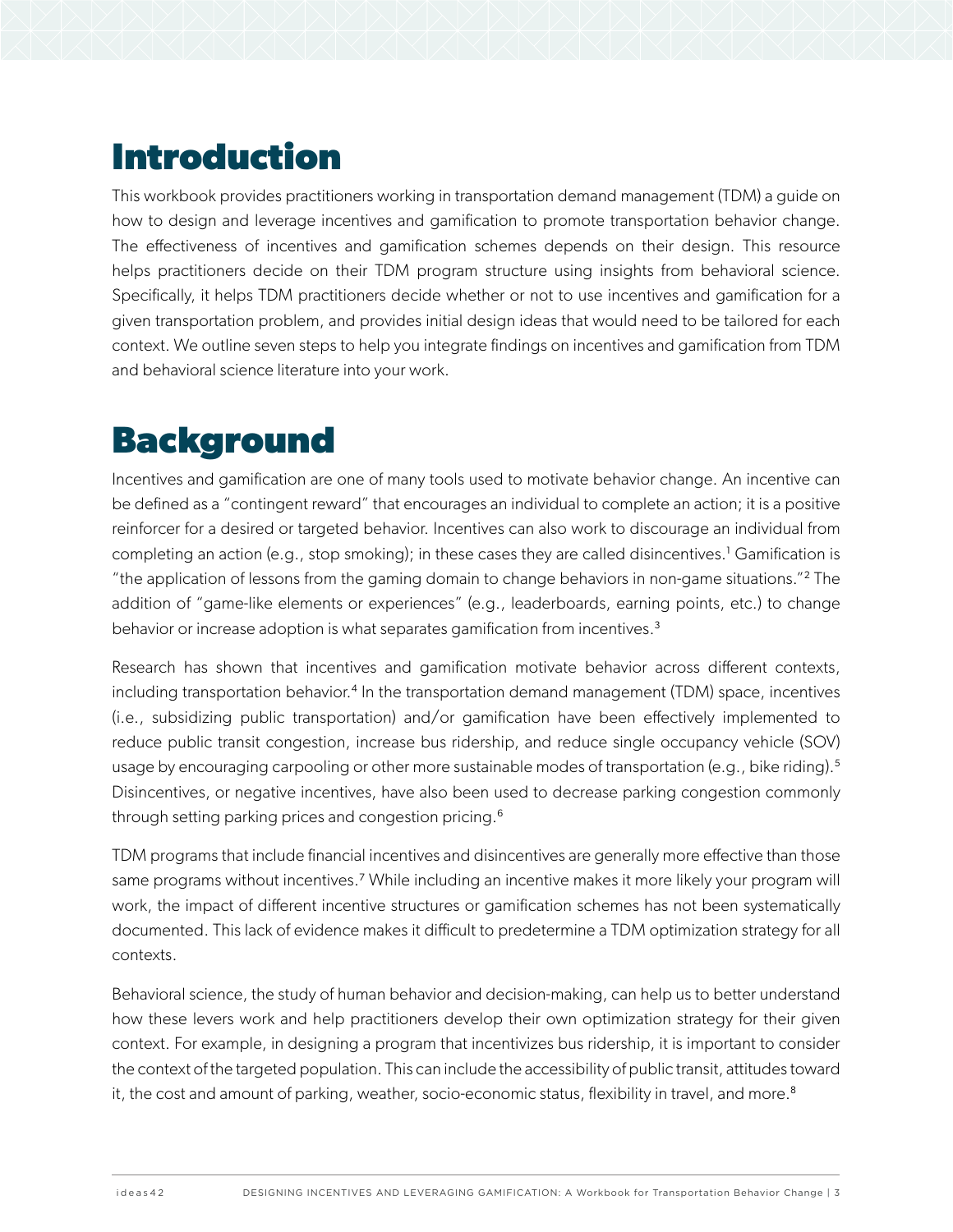<span id="page-5-0"></span>Incentive schemes and gamified elements have to be thoughtfully designed to work well. In this workbook, we offer a set of steps to help TDM practitioners maximize the potential impact of their incentives and gamified elements within programs.



### *Rules of thumb when designing incentive programs and leveraging gamification*

- } **Incentives and gamified elements should be one piece of the puzzle.** They are most successful when they are part of a larger programmatic effort. Where other efforts and programs already exist, design incentives and gamified elements with those programs in mind. This helps avoid unintended consequences and can even create synergistic effects.
- **Work with potential recipients** to make sure the incentives and gamified elements are meaningful, and that the programs address practical issues such as hassles, along with equity concerns, like the needs of people facing systemic barriers.

## **How to use this workbook**

For each of the seven steps below, use the space provided to answer the key questions posed.

The steps are not meant to be exhaustive. Rather, they are prompts that will help guide your decisionmaking. Similarly, completing these steps may not be a linear process. As you work on each step, you will learn more about your context. When you do, you may need to go back to a past step with a new perspective. This kind of learning and iteration is great! Use what you learn to develop the most behaviorally-informed program.

### <span id="page-5-1"></span>**1** *Step 1: Define success*

**What are you trying to achieve through an existing (or new) program?** *Get specific about what success would look like in terms of transportation behavior. Do you want more people using public transportation for their commutes or fewer cars on the road?*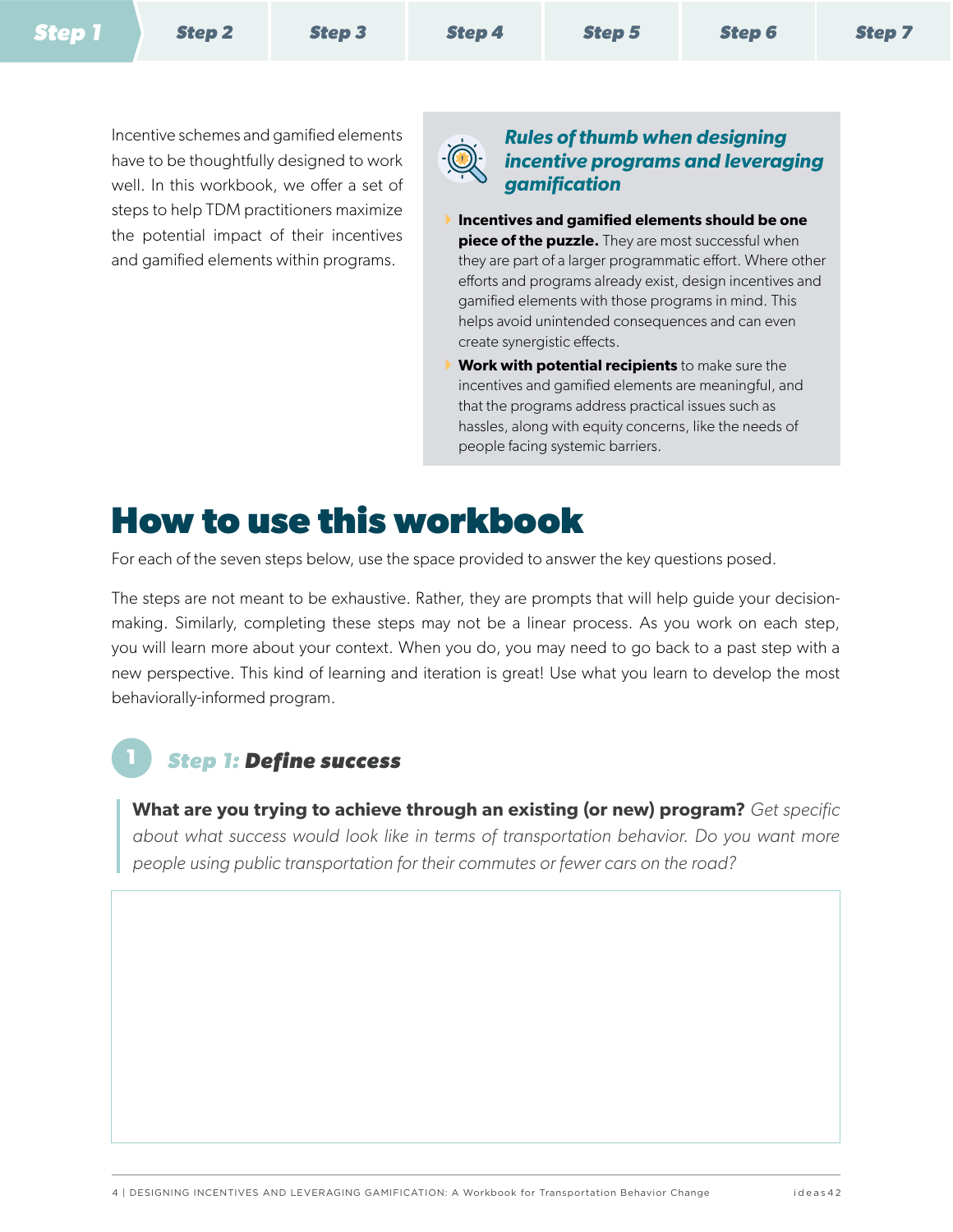|--|

**Whose behavior would you have to change in order to achieve that vision of success?** 

*How drastically would you need to change their behavior? Why are you targeting them?*

#### *Use these guiding questions to help determine your target audience:*

#### **Describe them:**

- } Where do they live?
- } Where do they go and how do they get there? Which of those transportation choices would you need to affect?
- } What kinds of jobs do they have? What are their work lives like?
- $\blacktriangleright$  What other responsibilities do they have in their lives?
- $\blacktriangleright$  How diverse is the community they live in? What is the demographic breakdown of the geographic areas you're considering targeting?

#### **Some reasons to target a group include:**

- } *They have access to a mode of transportation you'd like to encourage*
- } *You have a means of reaching them (e.g., you have a partnership with their employer)*
- } *They are affected by changes in policy or programs that you are supporting or trying to mitigate*
- } *They are likely to change their behavior. For example, if they already are undergoing changes in their life, they are more likely to be affected by a behavior change intervention*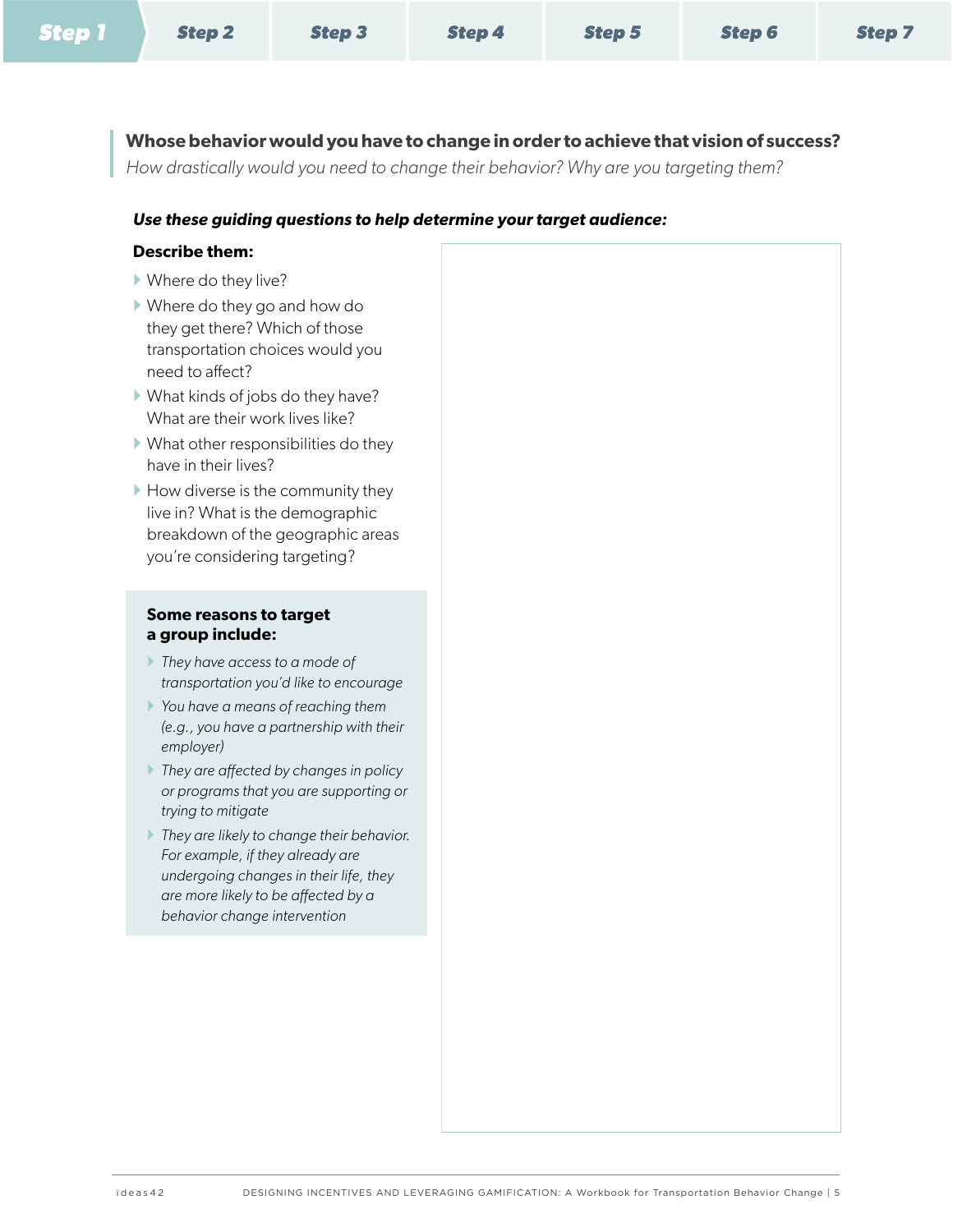<span id="page-7-0"></span>

### <span id="page-7-1"></span>**<sup>2</sup>** *Step 2: Identify a racial or social equity outcome that you want to achieve through transportation behavior change*

**What's the overarching racial or social justice goal your department is trying to achieve? How does the program you're working on fit into that overall strategy?**

**What does existing data tell you about the inequities in the neighborhoods and communities you're planning to target?**

### **What are these inequities? How did they develop? What are their root causes?**

Some examples of root causes include redlining neighborhoods, inequitable public transportation investment, zoning regulations, and interstate highway planning.

**A** Reminder: As you go through this workbook continue to look at things through a racial and social equity lens. We have included prompts throughout, but encourage you to continually ask yourself how your work will help or deter you from accomplishing your equity goals.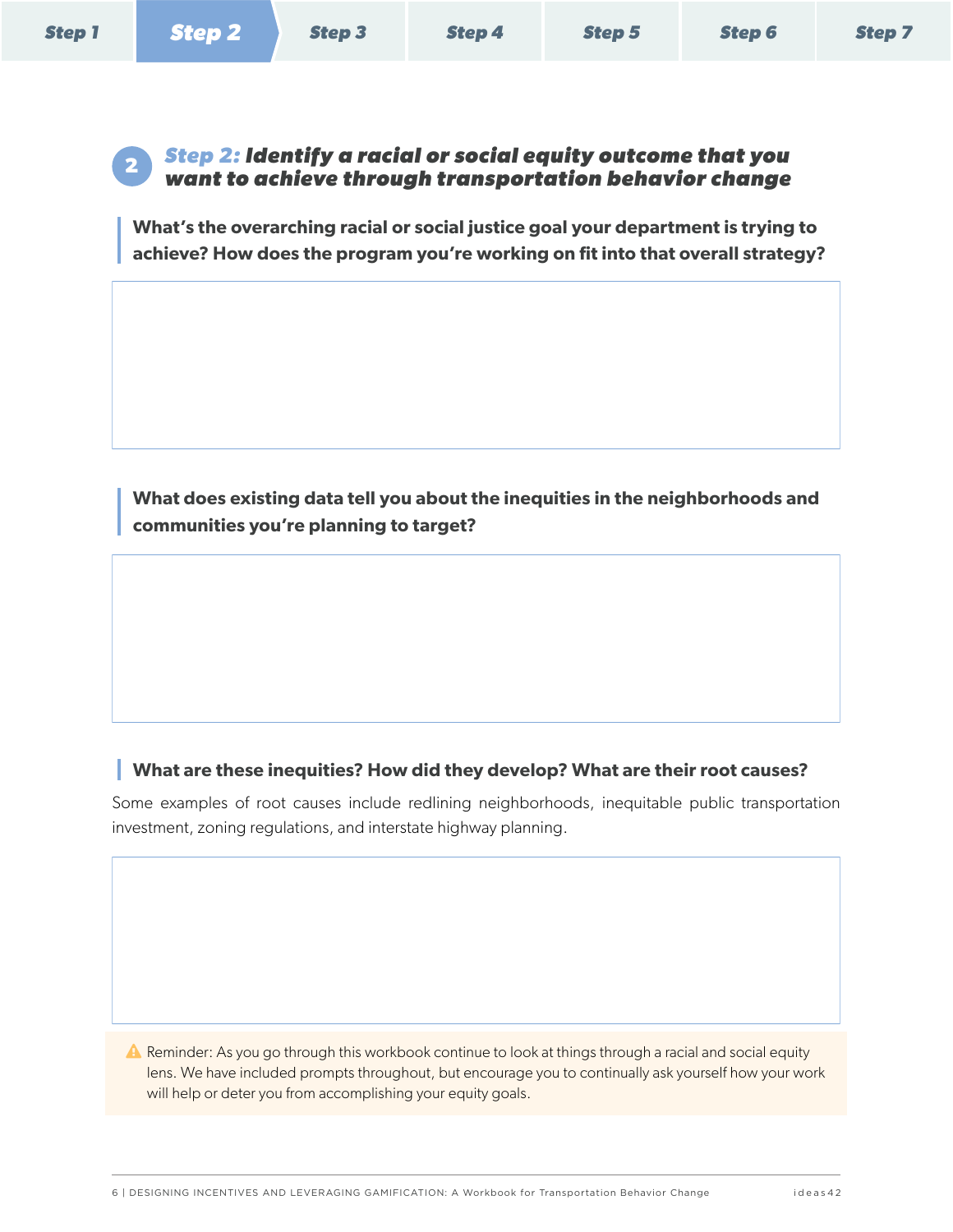<span id="page-8-0"></span>**3**

<span id="page-8-1"></span>*Step 3: Understand the behavior you're trying to affect, the potential impact of the behavior change you'd like to see, and assess your likelihood of success*

### STEP 3A: **Specify the behavior you'd like to encourage**

Incentives and gamification work best when they are directed at specific behaviors and cognizant of unintended consequences. Use the questions below to refine your behavior.

### **What specific behaviors might you target with incentives or gamification?**

### **Decide if you're trying to STOP a behavior, START a behavior, or BOTH.**

See below for an example of each.

 We want people to **STOP** commuting to work in single occupancy vehicles (SOV's). We don't have preferences regarding what they replace SOV's with.

 We want people to **START** commuting by bus. We expect an incentive to ride the bus will reduce the number of people commuting using more carbonheavy modes.

**BOTH:** We want people who are commuting to work in SOV's to start commuting to work by bus.

*If you're not sure yet, that's ok, pick one for now and reassess the choice as you continue to refine your goal.* 

#### **Incentives and gamification can be used in transportation to:**

- Prompt people to act once, whether to fill out a survey or to try a new method of transportation for a short period of time. These can work when:
	- **–** People have misperceptions about the amount of time or effort a mode of transportation requires
	- **–** People have never considered taking a new mode of transportation (and that new mode turns out to be a reasonable alternative for them)
	- **–** A new mode of transportation becomes available or improves
- **Change people's regular** transportation behavior permanently. Incentive and gamification programs that successfully achieve these usually:
	- **–** Change the cost of a behavior *(e.g., increasing the price of parking or reducing the price of commuting; tolling a roadway to discourage driving during certain period)*
	- **–** Use incentives and gamification schemes to motivate sustained behavior over an extended period *(e.g., commuters earn three dollars (\$3.00) cash for each day they use a qualified commute alternative to travel to and from work within a 90-consecutive day period)*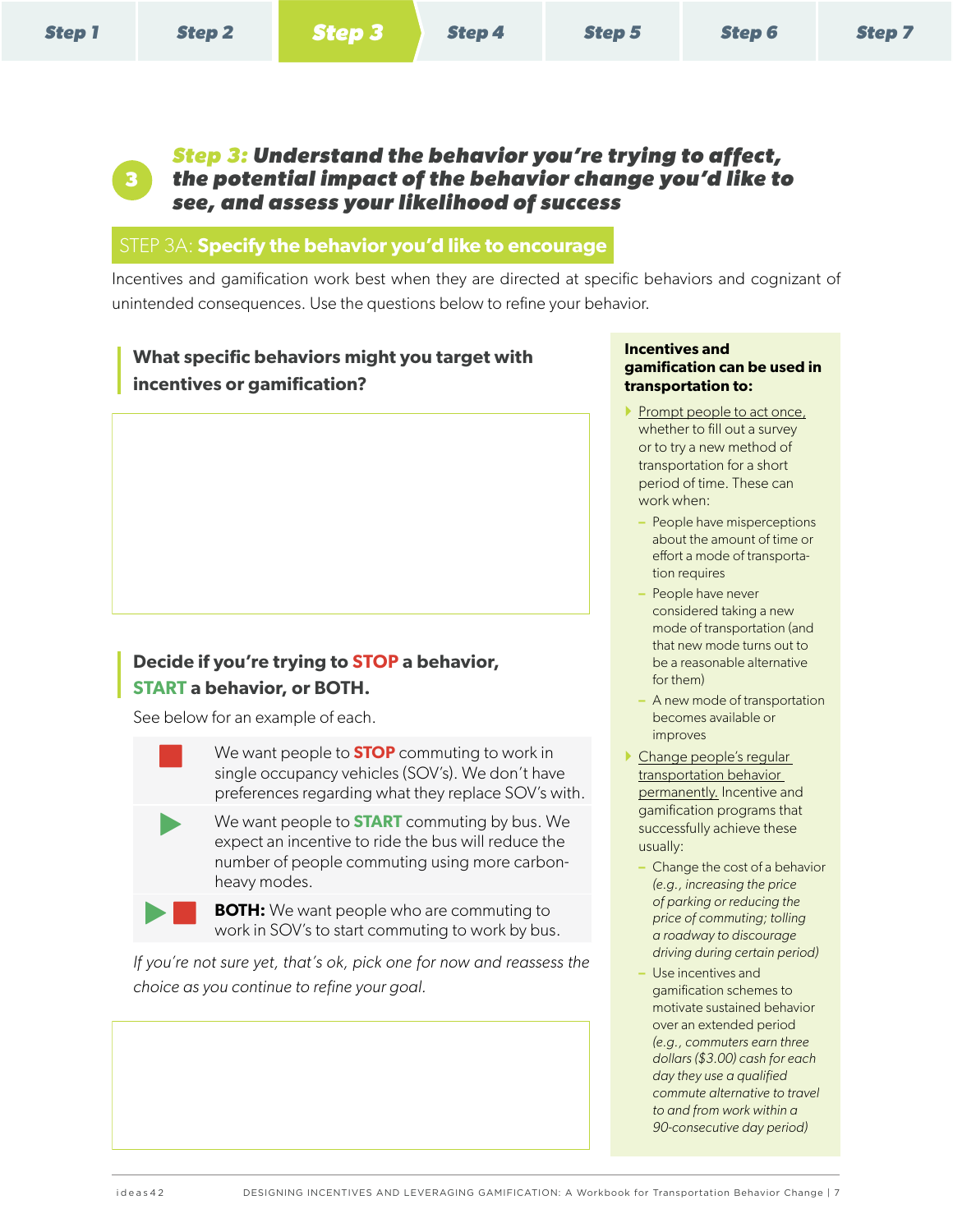<span id="page-9-0"></span>**Have you involved community members and stakeholders in developing and identifying the desired behavior? How have you adapted to their feedback about the impact of using incentives or gamification for this behavior on their community?**

### STEP 3B: **Ensure your target population can respond to incentives or gamification**

### **Will the people you'll be targeting be able to respond to your program?**

Two key factors that will affect your program's success are **(1)** the state of the transportation options at the group's disposal and **(2)** how much flexibility your target group has in their lives. Understanding these factors requires engaging with your target population and understanding their lived experiences. To account for the impact of racial and social inequity, you should proactively engage with stakeholders from communities of color.

**Having access to safe, reliable, and predictable transportation options is critical to changing people's mode choice.** People are unlikely to switch to a mode that does not fit all three of those descriptors, even if the mode is free or incentivized. If your intention is to encourage one specific mode, that mode must be safe, reliable and predictable.

### **Rate how safe the transportation option(s) you would like to encourage is:**

|                  |                    | A little unsafe                                                                   |                    |
|------------------|--------------------|-----------------------------------------------------------------------------------|--------------------|
| Very safe        | Pretty safe        |                                                                                   | Very unsafe        |
|                  |                    |                                                                                   |                    |
|                  |                    | Rate how reliable the transportation option(s) you would like to encourage is:    |                    |
|                  |                    | A little unreliable                                                               |                    |
| Very reliable    | Pretty reliable    |                                                                                   | Very unreliable    |
|                  |                    | Rate how predictable the transportation option(s) you would like to encourage is: |                    |
|                  |                    |                                                                                   |                    |
| Very predictable | Pretty predictable | A little unpredictable                                                            | Very unpredictable |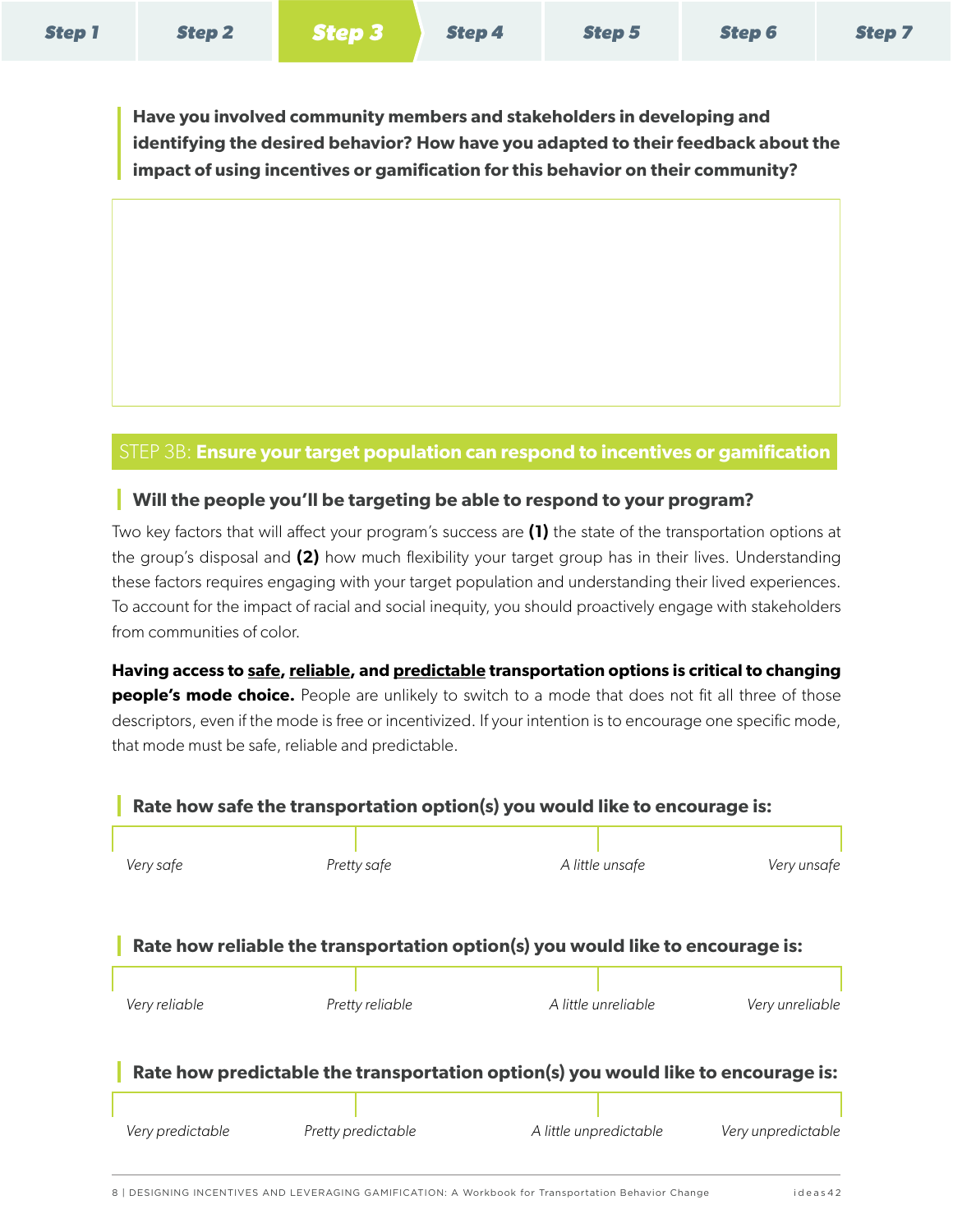- $\triangle$  Before going too far—talk to the people you *think* have access to confirm or disconfirm your assessment. It's important to ensure that your definition and assessment of a mode of transportation as "safe, reliable, and predictable" aligns with the experiences of the people whose behavior you're trying to change.
- $\sqrt{\frac{m}{\pi}}$  As you have conversations with your target group and stakeholders in the community, pause regularly to check that the people you are talking to reflect the racial and social demographics of the community you're targeting.

### **Use the space below to describe your assessment of the safety, reliability and predictability of the transportation options you want to promote, based on conversations with your target population about their definitions and experiences.**

If the target group does not have access, and you cannot create safe, reliable and predictable options for them that would meet their needs, incentives and gamification schemes are unlikely to help promote the behavior with this group.

How flexible are the lives of the people you'd like to target? The less flexibility people have in their lives, the less likely they are to respond to incentives or gamification schemes. See below for some examples of types of flexibility.

#### **Flexible Not flexible**

*Flexible work policies (e.g., telework, hours) Has dependents Access to multiple modes of transit Hourly worker*

 *Works outside of typical hours* 

A Before going too far—talk to the people you *think* have sufficient flexibility to be able to respond to confirm or disconfirm your assessment.

**Use the space below to describe your assessment of the amount of flexibility your target population has in their lives. Update your assessment as you talk to your target population about the constraints they face.**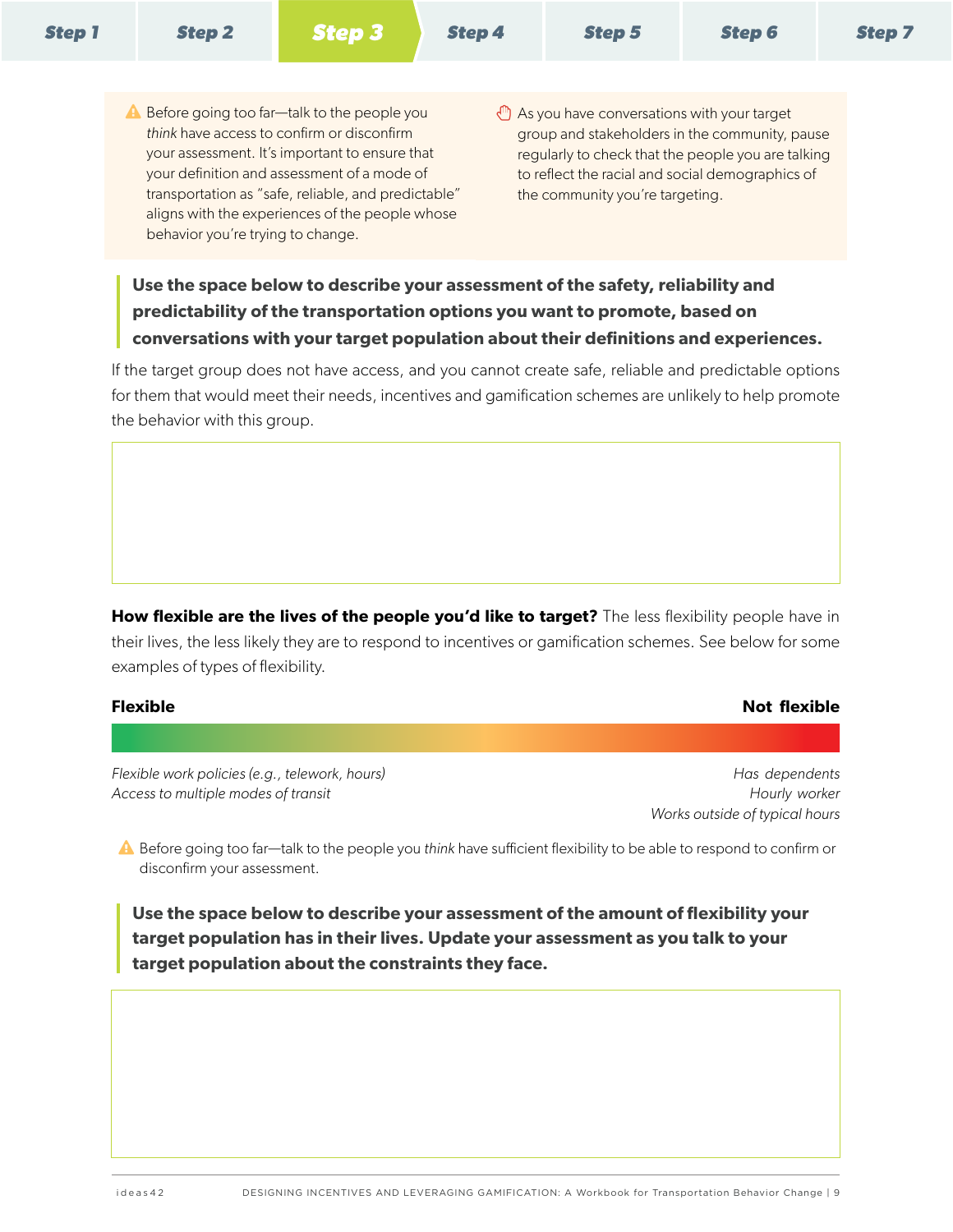### <span id="page-11-0"></span>STEP 3C: **Assess the potential impact of encouraging this behavior on your target population**

**Do you have evidence that encouraging this behavior will have a positive impact on their well-being? How have you tested your assumptions about the impact, ethics and equity of encouraging this behavior?**

#### *Guiding questions to find evidence and test assumptions:*

Is there evidence from academic research, expert or practitioner experience, or nonacademic reports suggesting a relationship between this behavior and outcomes?

*If there is evidence of a relationship between this behavior and negative outcomes for any group of people (target audience or otherwise), you'll have to proceed with care to ensure communities of color and other underrepresented groups are not harmed by your work.*

Do you have data for your target audience that demonstrates at least a correlation between the behavior and improved outcomes for them?

*If you don't have data or evidence for the specific group you're designing for, consider the differences between them and those you do have evidence for. Are there social or societal forces such as structural or institutional racism that might reduce the positive impact of this behavior (or have a negative impact) on your target audience?*

How could encouraging this behavior increase or decrease racial and social equity?

*Speak to stakeholders from communities of color and other historically underrepresented communities. Learn about their community's experiences with transportation and the challenges they face.*<sup>9</sup> *Ask:* 

- *1. What do we need to know about this issue? How will encouraging this behavior burden or benefit their community?*
- *2.What factors produce or perpetuate inequity related to this behavior?*
- *3.What are ways to minimize any negative impacts (harm to communities of color, increased racial disparities, etc) that may result? What opportunities exist for increasing equity?*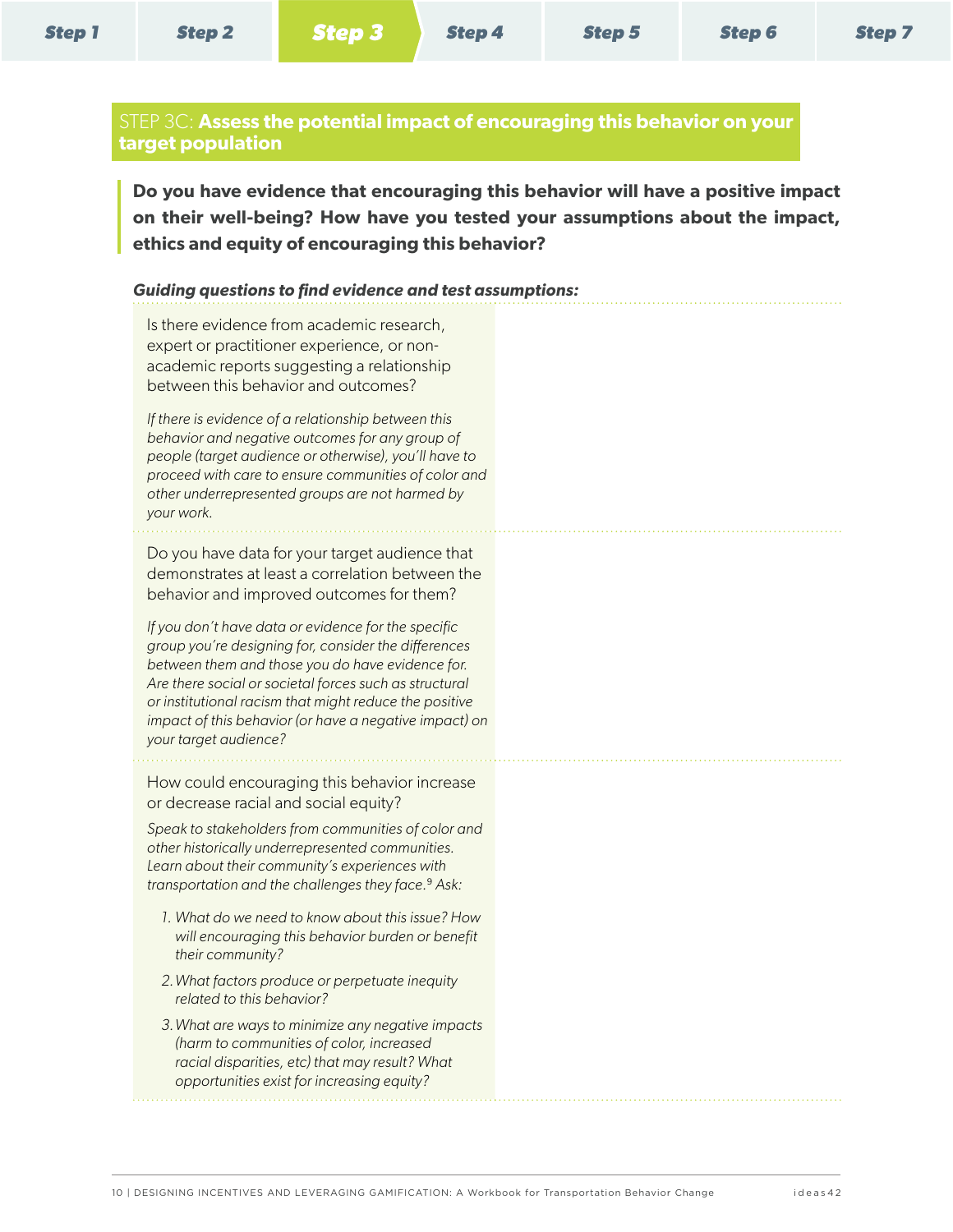If you don't have the evidence you need, use the space below to plan out how you'll collect additional evidence. Your plan may include finding and using existing data sources and documents, or collecting your own data through conversations, surveys, and observations.

*If you have exhausted your options for finding evidence, reconsider the behavior you're trying to change. What behavior do you have evidence for that would improve your target population's well-being?*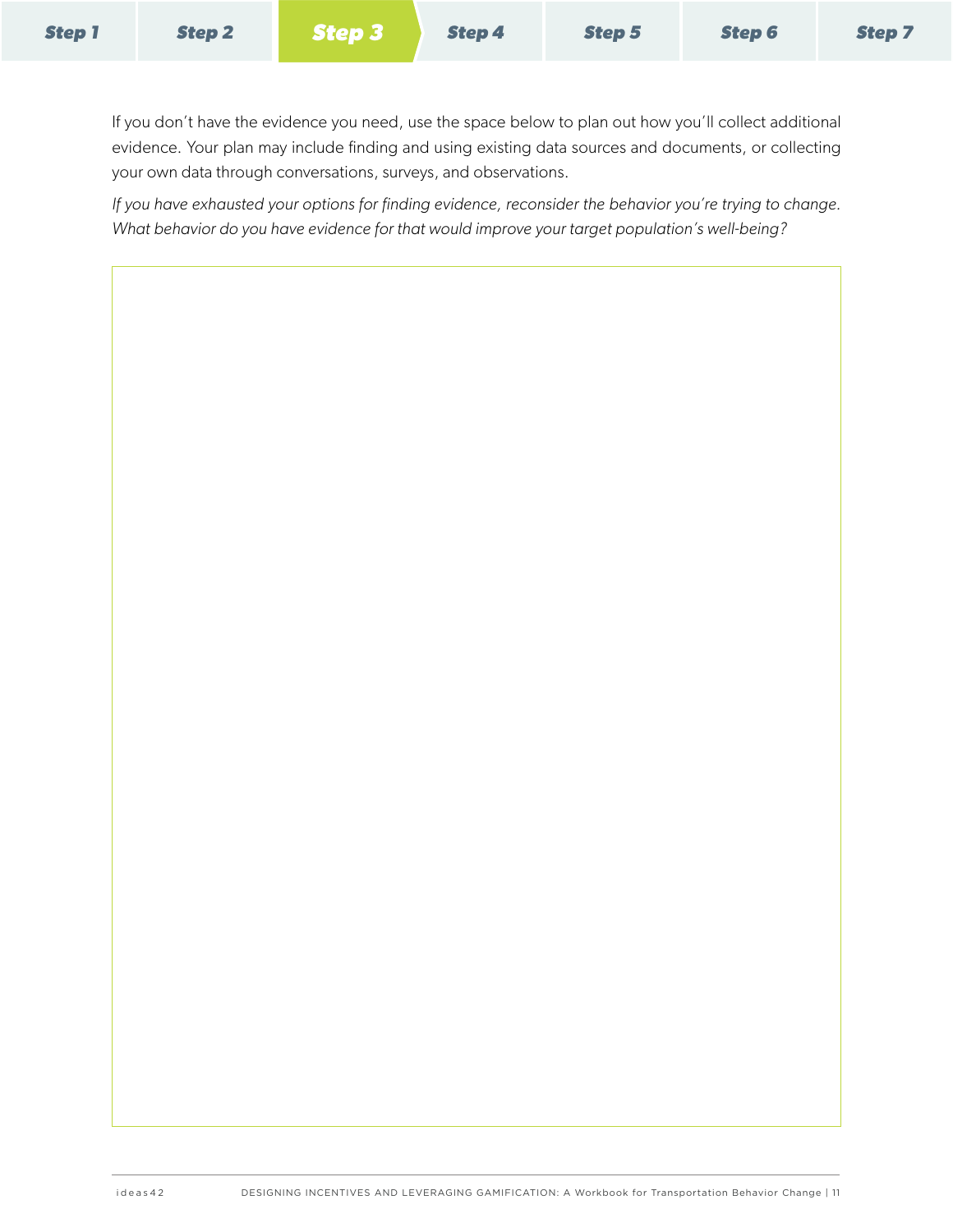### <span id="page-13-0"></span>STEP 3D: **Consider other forces that could influence the impact of your program**

### **What is already in place and potentially affecting this behavior?**

Take a close look at all the programs and efforts that could affect someone's likelihood or ability to respond to incentives or gamification schemes and take the incentivized action. Your aim should be to remove as many features of the context that make your desired behavior less likely.

Are there other programs, policies, or efforts in place that are already trying to encourage people to take up the behavior you'd like to see?

*If yes, learn about the program, then learn from the people running the program. What's working well? What's not? Talk to participants and non-participants if possible.* 

Are there existing incentive programs in place, such as transportation benefits or fines and other pricing structures that might affect how likely someone is to switch their mode?

*Remember, parking is its own incentive to drive:*

- $\blacktriangleright$  If parking is available, direct your efforts towards increasing the cost of parking. That is most likely to get you your biggest bang for your buck.
- $\blacktriangleright$  Guaranteed parking makes the act of driving easy and convenient.

If you're planning to encourage commuter and employee behaviors, learn about the work policies in place, including flex time policies and teleworking policies.

- $\blacktriangleright$  How difficult is it to learn about and take advantage of the policies? Are approvals required?
- $\blacktriangleright$  What are the norms around taking advantage of these policies? To what extent do leaders take advantage of and condone them?

Are there other programs, policies, or efforts in place that might be encouraging people *not* to take up the behavior you'd like to see?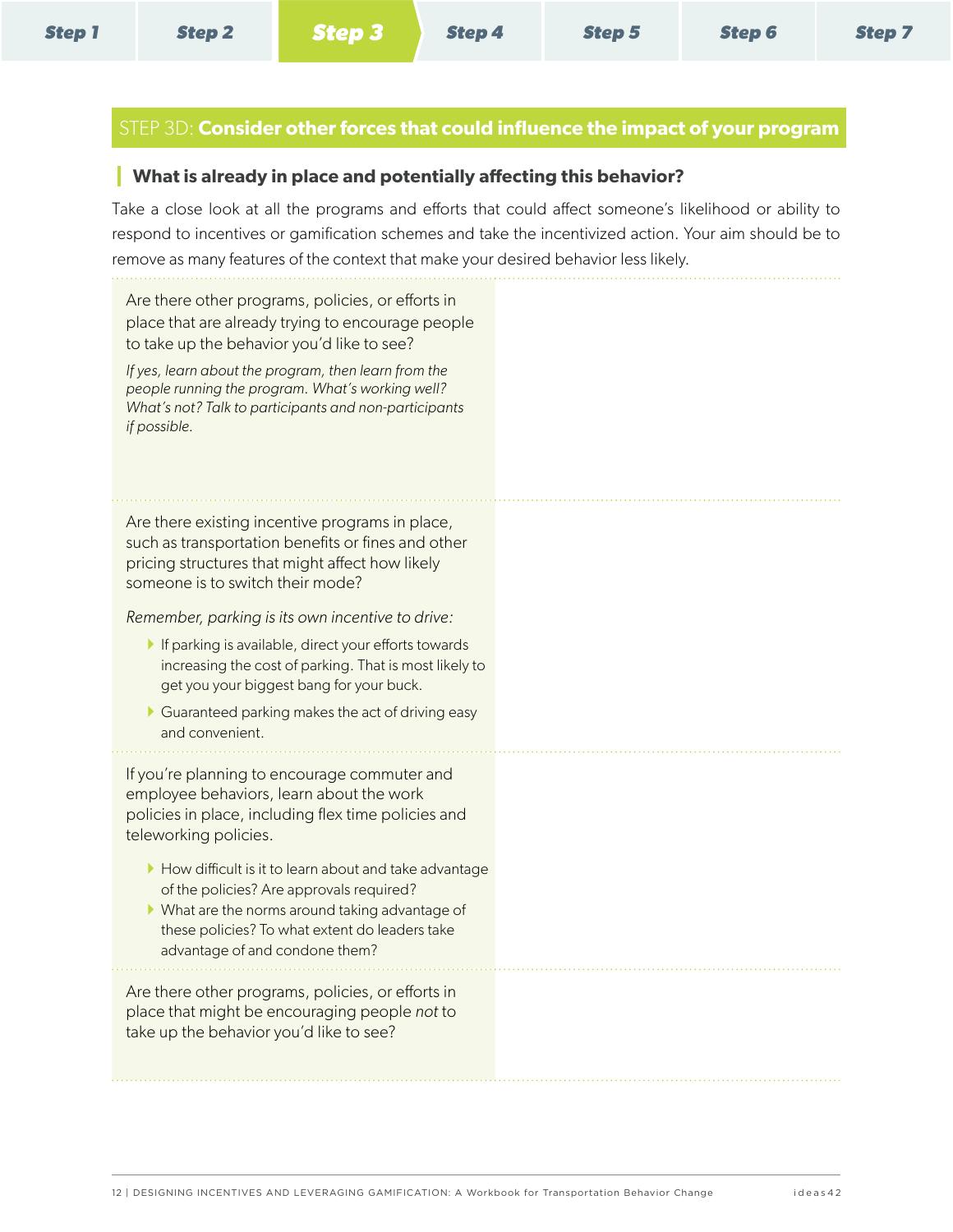### <span id="page-14-0"></span>STEP 3 **SUMMARY**

Before moving to step 4, use the space below to reflect on whether it seems incentives and gamification could actually impact the behavior you're looking to change, whether encouraging this behavior will have a positive impact on people, and how it could increase racial and social equity.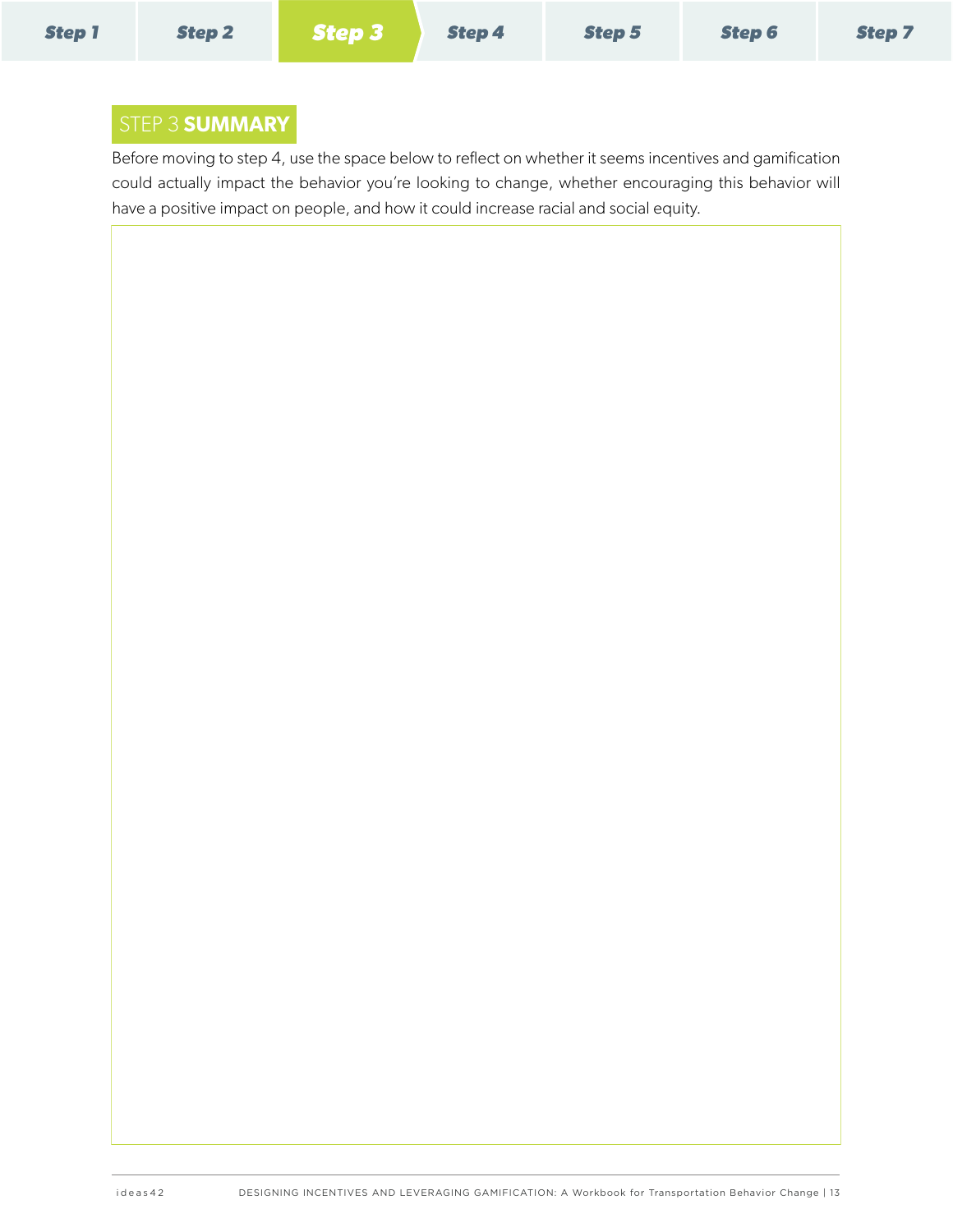<span id="page-15-0"></span>

| <b>Step 1</b> | Step 2 | Step 3 Step 4 Step 5 | <b>Step 6</b> | <b>Step 7</b> |
|---------------|--------|----------------------|---------------|---------------|
|               |        |                      |               |               |

### <span id="page-15-1"></span>**<sup>4</sup>** *Step 4: Identify why people are not engaging in the behavior you'd like to encourage*

The information you've gathered in steps 2 and 3 should help you identify key reasons people are not engaging in the behavior you'd like to encourage. In the space below, reflect on what seem to be the key barriers to the behavior you'd like to motivate. Highlight wherever you have evidence for the statements you're making *(e.g., data, insights from conversations).* 

At ideas42, we leverage a few tools and resources for this step. We outline three below.

<span id="page-15-2"></span>

| Process mapping | <b>Exploring behavioral insights</b> | <b>Diagnosis</b> |
|-----------------|--------------------------------------|------------------|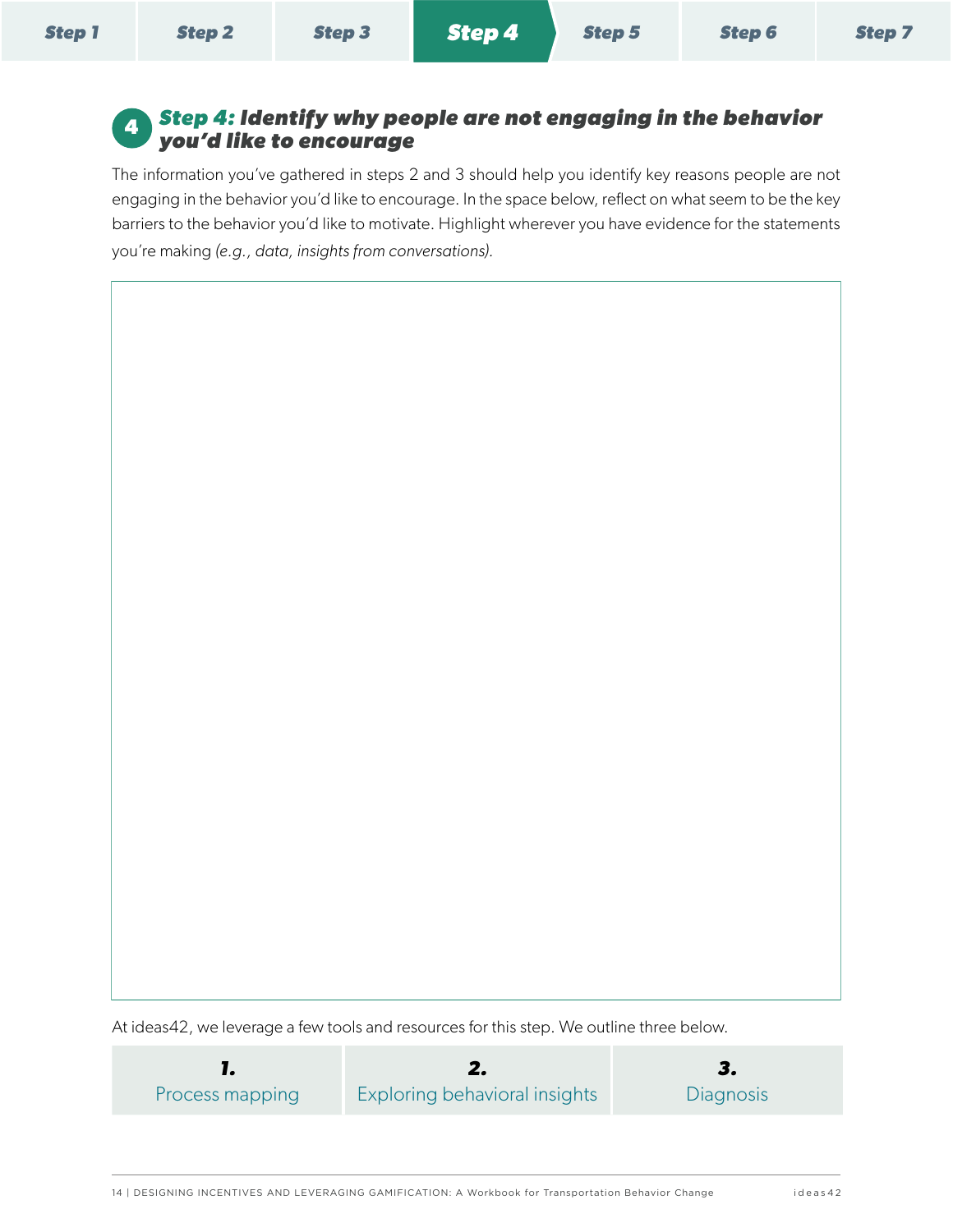### **Tool 1: Process mapping Incentives and gamification schemes**

Process maps, or journey maps, chart an individual's experience when attempting to complete the desired behavior. They reveal how someone might find out about an action or program, and the steps they have to go through to complete an action or participate in a program.

Process maps are helpful for identifying hassles involved in taking an action and the financial or other costs people would incur if they took up the behavior you'd like to encourage, among other things. Hassles and costs are barriers to action that incentives and gamification can help individuals overcome.

**List [Use these resources](https://drive.google.com/drive/folders/1WuNtsZYdSunLZKVAHBmH-1bMaELDH3SZ?usp=sharing)** to develop a process map. Once you've completed your process map, write it down below.

### **are a great way to motivate people to deal with hassles.**

- ▶ Hassles are small inconveniences, frictions or costs that can keep us from completing a step or engaging in a behavior.
- } A successful incentive or gamification program will incorporate incentives that feel big enough to make it worth dealing with hassles. In this step, you'll want to identify all the hassles that could affect behavior.
- } Could hassles be the primary reason people are not engaging in the behavior of interest? If yes, consider eliminating the hassles first. It might be cheaper!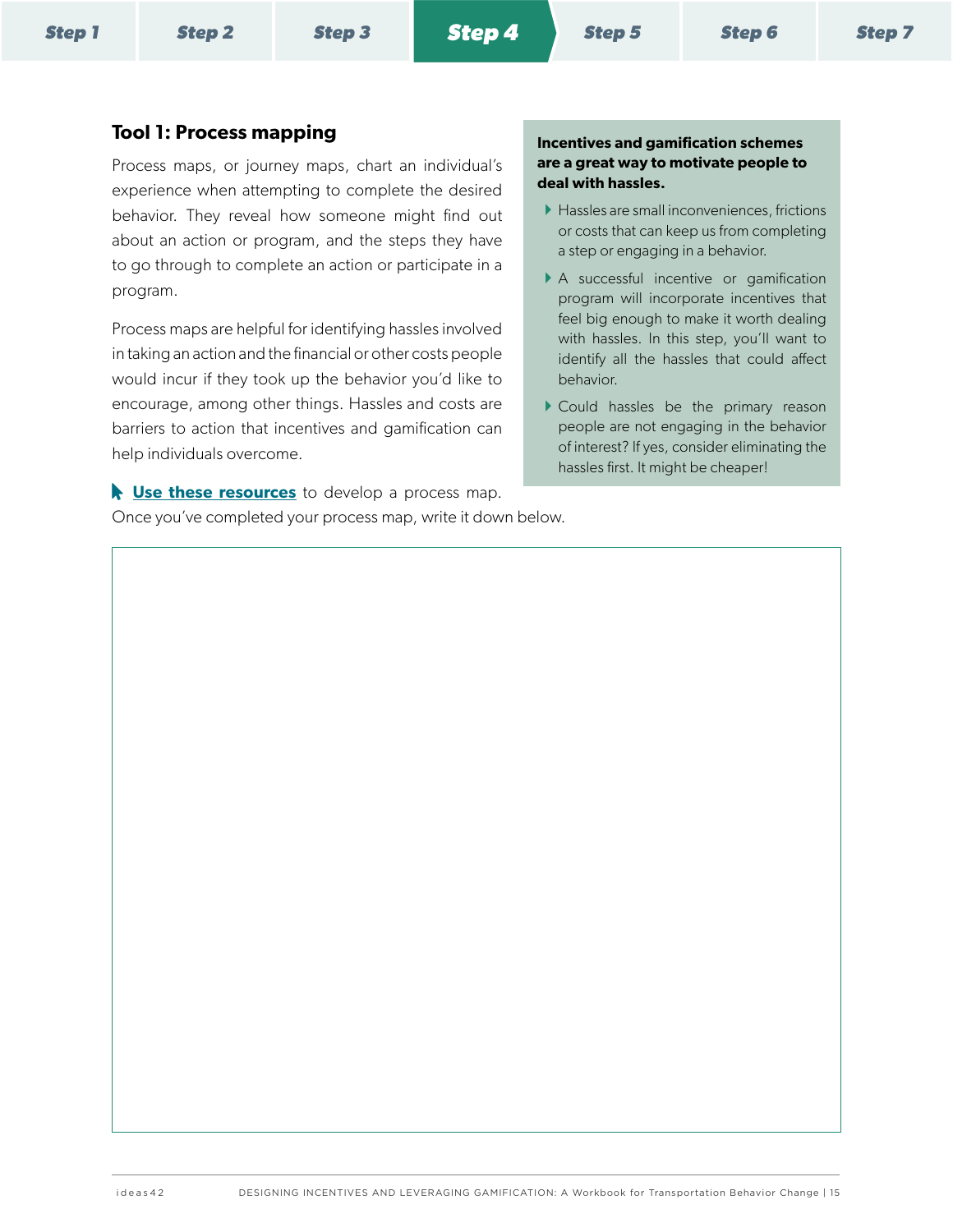| <b>Step 1</b> | Step 2 | Step 3 Step 4 | Step 5 | <b>Step 6</b> | <b>Step 7</b> |
|---------------|--------|---------------|--------|---------------|---------------|
|               |        |               |        |               |               |

### <span id="page-17-0"></span>**Tool 2: Exploring behavioral insights**

Below we outline four relevant behavioral insights that help explain how incentives and gamification influence our behavior. Understanding these insights can help drive your design decisions.

| <b>Behavioral insights</b>                                                                                                                                                                                                                                | <b>Addressing</b><br>these insights                                                                                                                              | When might you want to address or<br>leverage these insights?                                                                                                                                                                                                                                                                                                                                                                                                                                                                                                                                                                                                                                                                                                                                                  |
|-----------------------------------------------------------------------------------------------------------------------------------------------------------------------------------------------------------------------------------------------------------|------------------------------------------------------------------------------------------------------------------------------------------------------------------|----------------------------------------------------------------------------------------------------------------------------------------------------------------------------------------------------------------------------------------------------------------------------------------------------------------------------------------------------------------------------------------------------------------------------------------------------------------------------------------------------------------------------------------------------------------------------------------------------------------------------------------------------------------------------------------------------------------------------------------------------------------------------------------------------------------|
| $\mathbb{S}\mathcal{A}$ Present bias:<br>We have the tendency<br>to choose a small<br>reward now over a large reward<br>later. As a result, small short-<br>term costs can overshadow big<br>long-term benefits.                                          | Gamification and<br>incentives help us<br>overcome this bias by<br>creating short-term<br>rewards for the behavior,<br>like points and badges.                   | Strategies like progress bars, feedback, and small short-term<br>rewards can help motivate behavior in contexts where:<br>• People seem to want to change their behavior, but<br>small upfront inconveniences or costs keep them from<br>doing so. Progress bars could be enough to help them<br>overcome those small inconveniences or costs.<br>• The behavior you are trying to encourage is a sustained<br>behavior, where people only experience the benefits after<br>a longer period. Incentives and gamification strategies<br>can help remind people what they're working towards.<br>• You are offering people rewards or incentives for "sets" of<br>behaviors (like 10 carpool rides). Gamification strategies<br>can help people keep track of their progress towards the<br>incentive or reward. |
| <b>Overestimation of</b><br>unlikely events:<br>We overestimate the<br>probability of rare or unlikely<br>events. As a result, the slim<br>chance of winning a large<br>amount of money can be more<br>compelling than the certainty of<br>a smaller sum. | Gamification<br>leverages this bias by<br>introducing probabilistic<br>opportunities to win<br>a larger reward, like<br>lotteries and raffles.                   | The excitement of a slim opportunity to win a larger reward can<br>help motivate behavior in contexts where:<br>• You are trying to promote a behavior people haven't<br>considered-the excitement of potentially winning a large<br>reward may motivate them to try something new.<br>• You have tried providing small incentives, but few people<br>took them up-the excitement of potentially winning a<br>bigger reward may motivate them to act.                                                                                                                                                                                                                                                                                                                                                          |
| <b>Loss aversion:</b><br>We feel losses more<br>intensely than the same<br>gains. As a result, we tend to<br>avoid anything we perceive as<br>a "loss," even if that means also<br>avoiding a potential gain.                                             | Gamification and<br>incentives help leverage<br>this bias by clarifying<br>what we lose-rewards,<br>points-if we don't keep<br>up our behavior.                  | Loss framing, or language that highlights what you lose by not<br>taking action, can help motivate behavior in contexts where:<br>• People are missing out or losing something meaningful by<br>not taking action, and that loss isn't obvious to them. Loss<br>framing will make the loss salient and encourage people<br>to consider what they could lose if they don't start or<br>maintain a behavior, motivating them to act.                                                                                                                                                                                                                                                                                                                                                                             |
| <b><i>AA</i><sup>t</sup> Social comparison:</b><br>AA We often make<br>decisions by comparing<br>ourselves to peers.                                                                                                                                      | Gamification leverages<br>this bias by making<br>others' behavior visible<br>and making comparison<br>easy, such as through<br>leaderboards and<br>competitions. | Providing individuals or groups with information about others<br>can help motivate behavior in contexts where:<br>• There are existing reference groups for social comparison<br>(e.g., peers, friends, neighbors), and you believe people in<br>those groups care how they compare against each other.<br>• The behavior you're trying to motivate can be measured<br>and compared easily, so people can quickly tell whether<br>they're "behind" and figure out how to improve.                                                                                                                                                                                                                                                                                                                              |

Which of these four insights seem relevant to the behavior you're trying to encourage?

- £ **Present bias**
- □ Overestimation of **unlikely events**
- £ **Loss aversion**
- £ **Social comparison**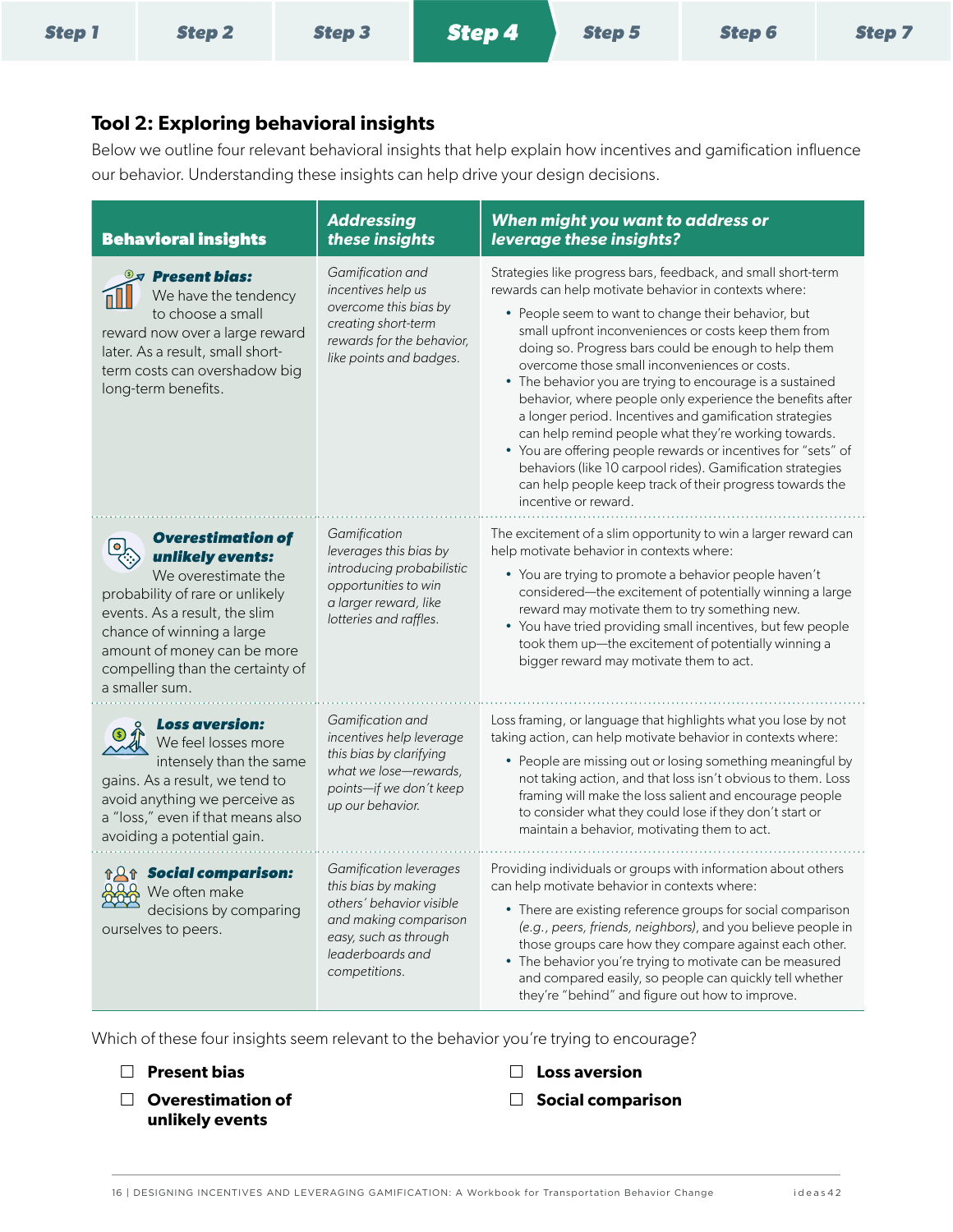### <span id="page-18-1"></span><span id="page-18-0"></span>**Tool 3: Diagnosis**

Your likelihood of success goes up significantly the more you investigate your assumptions through data and directly speak to the people whose behavior you're trying to understand and change. Diagnosis involves developing hypotheses about why you think people are not engaging in the behavior you are trying to encourage, then using tools like interviews, focus groups, data analysis, and observations to confirm or disconfirm those hypotheses.

Which diagnosis tools might you be able to use to learn more about what is making it difficult for people to engage in the behavior you'd like to encourage?

- £ **Conducting desk research**
- £ **Analyzing existing data**
- £ **Talking to people whose behavior you're trying to change through short conversations, focus groups or interviews**
- £ **Experiencing the steps someone has to take and the spaces they have to inhabit to complete the behavior you're trying to encourage**

### STEP 4 **SUMMARY**

Once you've used these three tools, use the space below to reflect on what seem to be the key barriers to the behavior you'd like to encourage. Highlight wherever you have evidence for the statements you're making (e.g. data, insights from conversations). Feel free to use the space below to start brainstorming solutions as well!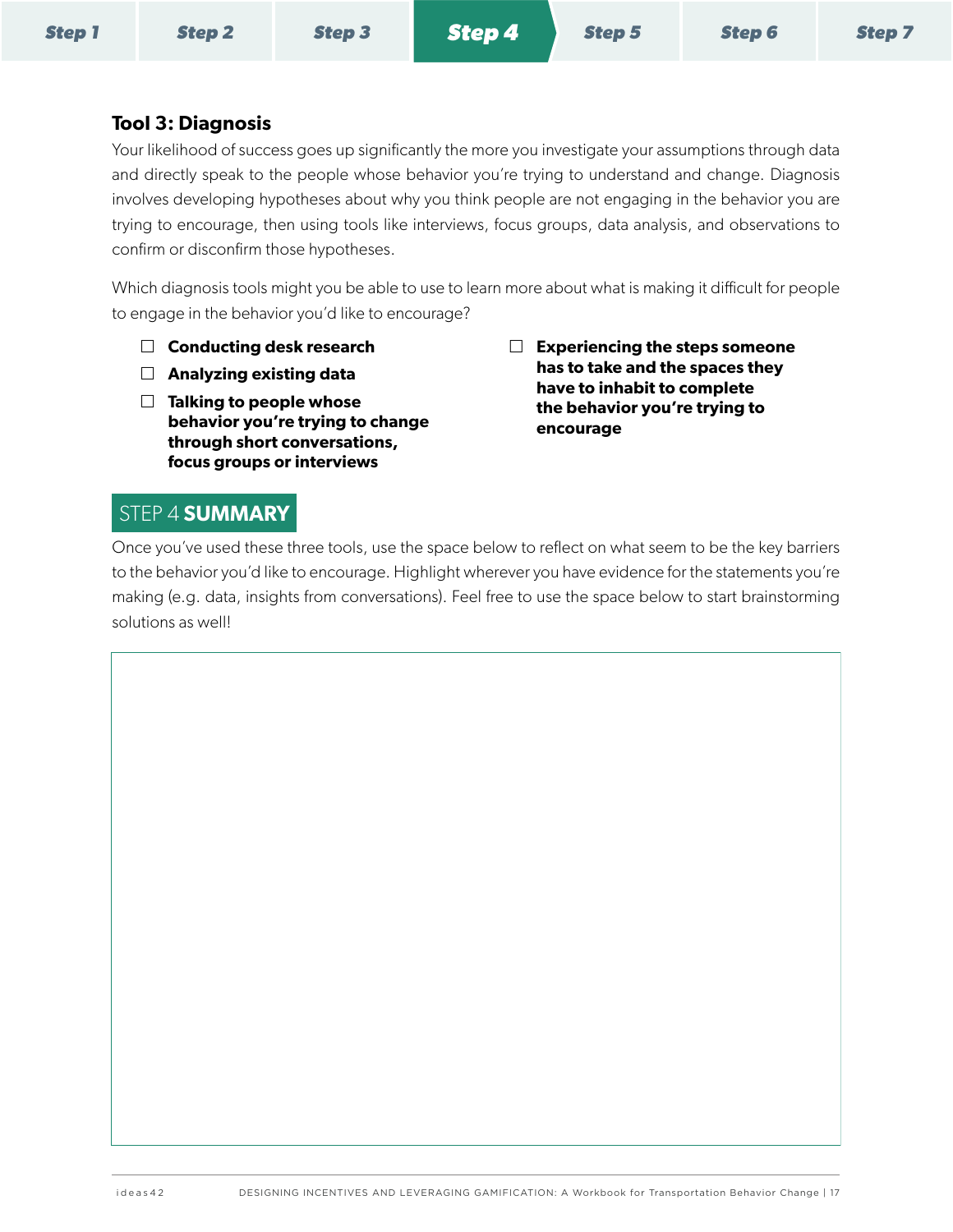<span id="page-19-0"></span>

| <b>Step 1</b> | <b>Step 2</b> | <b>Step 3</b> | <b>Step 4</b> | Step 5 | <b>Step 6</b> | <b>Step 7</b> |
|---------------|---------------|---------------|---------------|--------|---------------|---------------|
|---------------|---------------|---------------|---------------|--------|---------------|---------------|

### <span id="page-19-1"></span>**<sup>5</sup>** *Step 5: Make key decisions for designing incentives and gamified elements*

This is it! You're ready to make decisions about the design of your incentives and gamification scheme. Exciting as it is, this step will take some time. Use the checklist below to guide your decisions.

### STEP 5A: **Identify incentive and gamification elements to incorporate**

#### **How to decide your incentives and gamified elements:**

- $\square$  Consider your budget and channels to access your target audience.
- $\Box$  Revisit what you know about the environment and the choices you made early on.

#### **Here are two examples of how environment can help you make choices about your program:**

- } *Work environments where individuals are all going to work at similar times are great opportunities to incentivize carpooling. However, flex time policies make it more difficult for employees to find others who would want to carpool at the same time as them, regardless of how attractive the incentives to do so appear.*
- } *If you're trying to shift the behavior of a large or wide-ranging group of people, or of people without much flexibility in their lives, you'll likely have more success if your incentive or gamification program is flexible—e.g., so individuals are incentivized to participate using whatever method (e.g., bus, bicycle, carpool) and at whatever level (e.g., only on weekends, once a week) they are able.*
- $\Box$  Remember the type of behavior you're targeting and the cognitive biases or barriers you identified in Step 4, and design with those insights in mind.
- $\Box$  Refer to our one-pager on incentives and our one-pager on [gamification](#page-26-1).

**In the space below, describe the incentive and gamification elements you've decided to incorporate. Explain how each one addresses or leverages a cognitive bias you identified in step 4**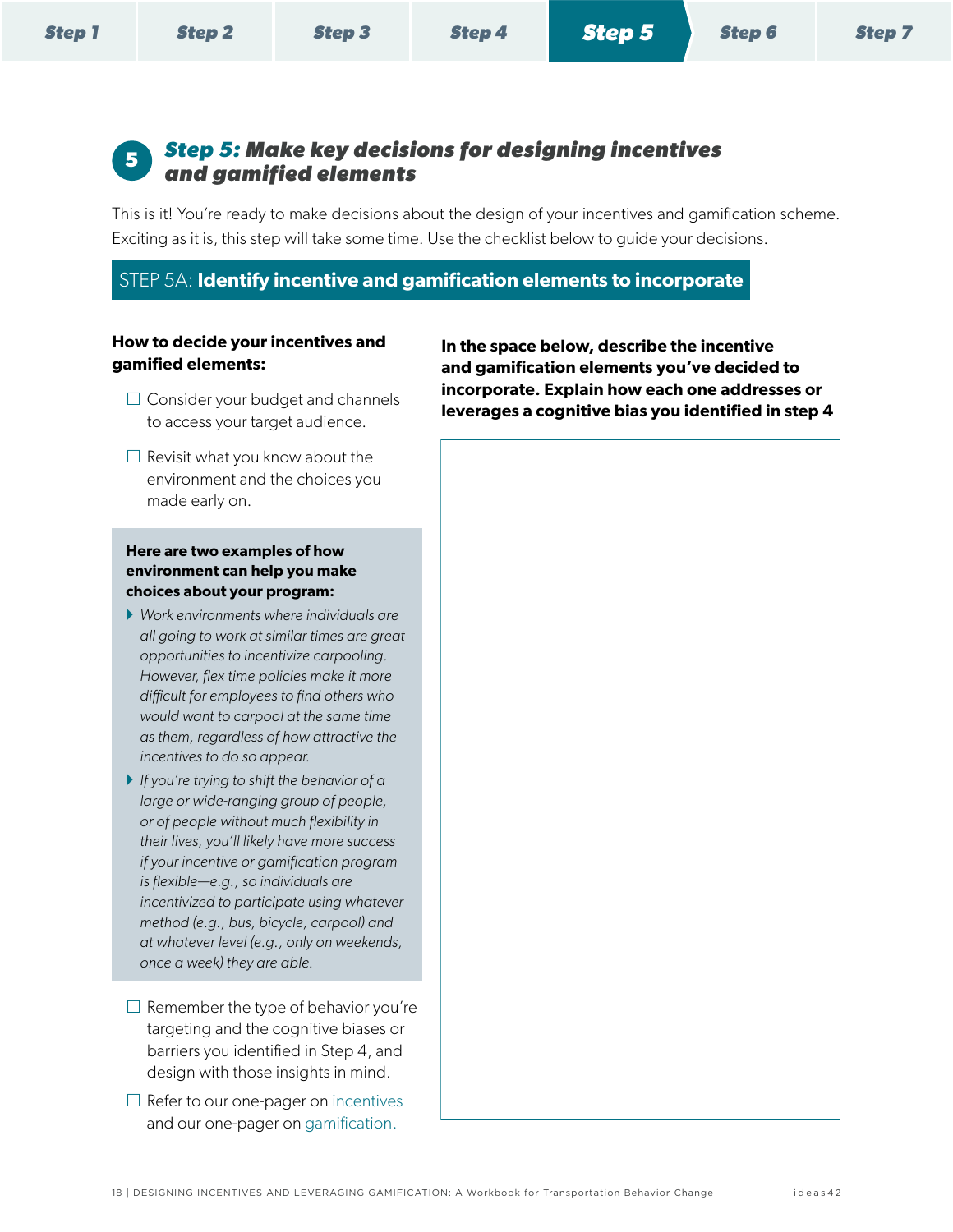|--|

- $\square$  Consider these best practices:
	- $\blacktriangleright$  Rewards, including non-monetary ones like status, must be valuable
	- ▶ People should know about the opportunity to earn rewards
	- ▶ Participating should be easy and (dare we say) delightful
	- } Barriers to people's ability to take the rewarded actions should be reduced or eliminated
- $\square$  Make the incentives "big enough" and meaningful.

**How do you make an incentive "big enough" or pick something meaningful? There's no easy answer, but here are a few steps to take:** 

- } *Look at what others have done and whether they were able to motivate change with the incentive amount or the non-monetary awards they offered*
- } *Take stock of the hassles people will need to overcome to complete the behavior*
- } *Ask the people whose behavior you're trying to change and user test different amounts or different types of monetary and non-monetary incentives*
- } *Try something, then tweak it as you learn more*

*Want to read about lessons learned and recommendation from cities in the U.S that participated in the American [Cities Climate Challenge?](https://www.bloomberg.org/program/environment/climatechallenge/) Take a look at this summary of our discussion on [using incentives to change transportation](https://ideas42.app.box.com/s/uei8jfjslokk1a071bwofjnx9439a8rf)  [behavior a](https://ideas42.app.box.com/s/uei8jfjslokk1a071bwofjnx9439a8rf)nd this summary on our discussion on using gamification to change transportation behavior.*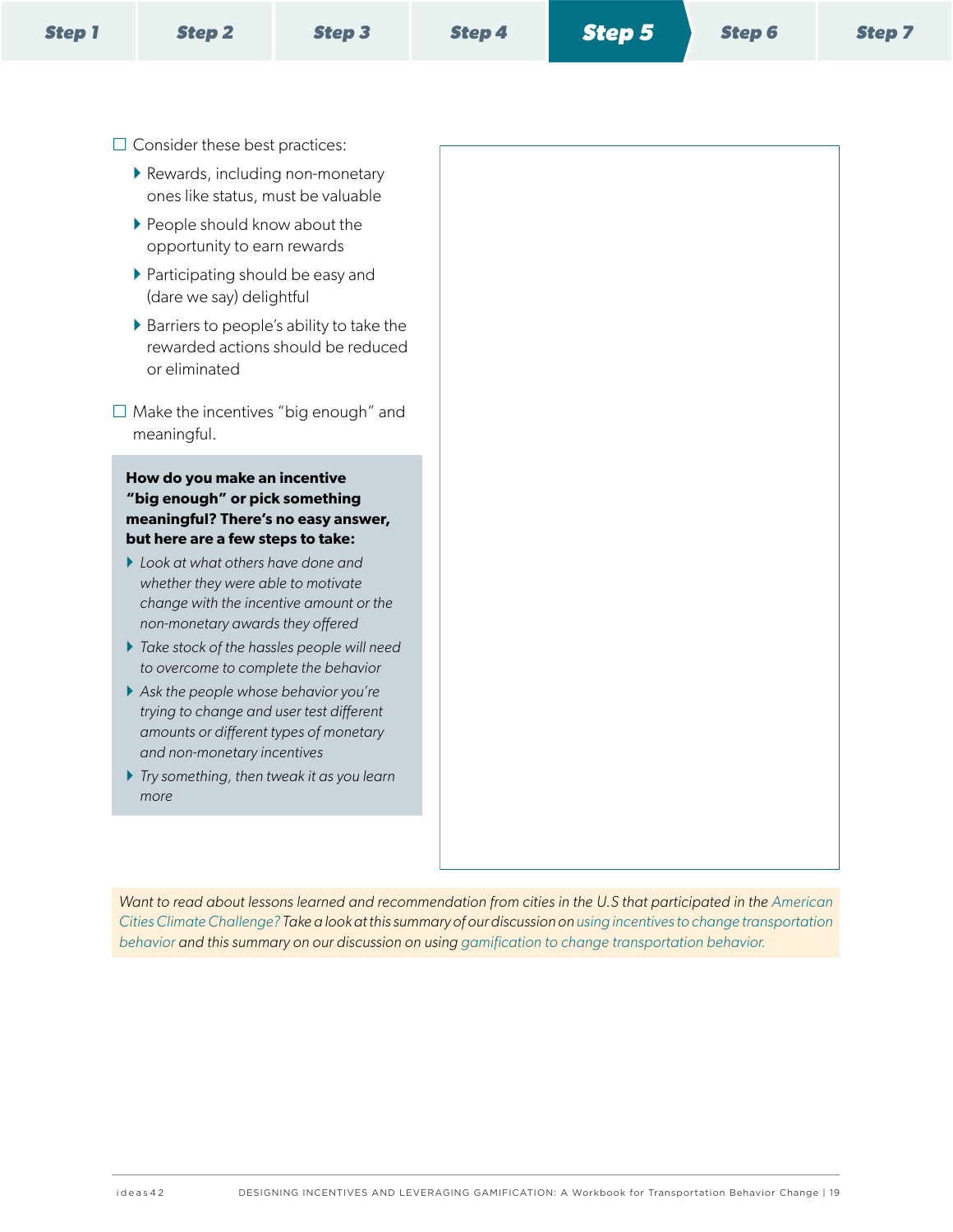### <span id="page-21-0"></span>STEP 5B: **Consider incentives and gamification as they relate to racial and social equity**

Reengage with community members and stakeholders from communities of color and other underrepresented communities to answer the questions below.

### **How will the selected incentive and gamification elements increase or decrease racial and social equity?**

**What additional opportunities exist to advance racial and social equity in your program through the use of incentives and gamification?**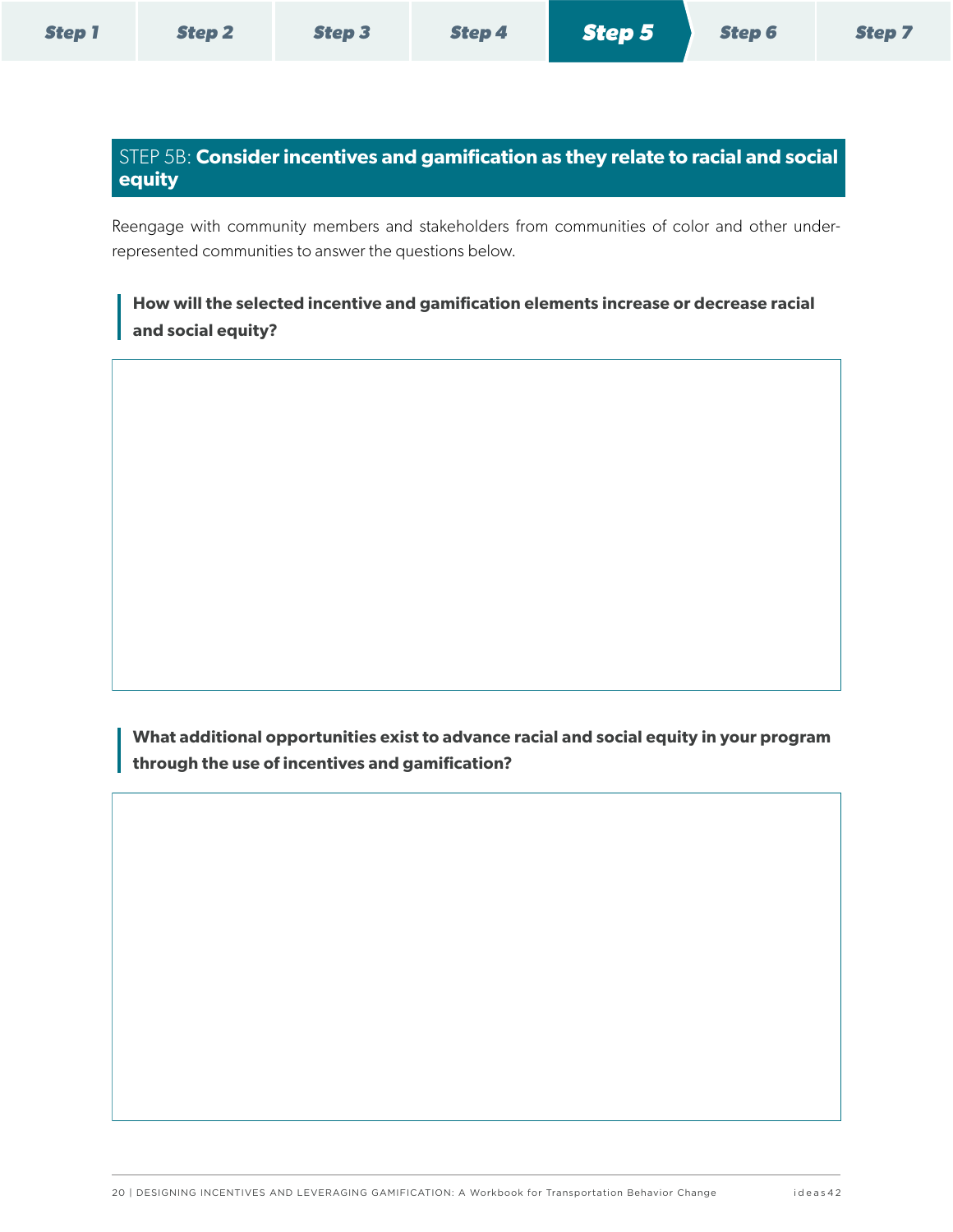<span id="page-22-0"></span>

|  | <b>Step 1</b> | <b>Step 2</b> | <b>Step 3</b> | <b>Step 4</b> | <b>Step 5</b> | <b>Step 6</b> | <b>Step 7</b> |  |
|--|---------------|---------------|---------------|---------------|---------------|---------------|---------------|--|
|--|---------------|---------------|---------------|---------------|---------------|---------------|---------------|--|

### <span id="page-22-1"></span>**<sup>6</sup>** *Step 6: Make sure users are aware of the program and can easily participate*

### **How noticeable will the incentive and/or gamified element in the program be to people?**

People must be aware of an incentive or gamification program and able to tell if they're eligible. To make sure this is true of your program, map out the process below people go through to learn about the program, including the communications they receive. Consider the following:

- $\blacktriangleright$  How easy (or hard) is it to find out about the program?
- $\blacktriangleright$  How easy (or hard) is it to figure out if you're eligible for the program?

### **How easy (or difficult) will it be to participate in the program or redeem the incentive?**

A successful incentive or gamification program will be one people can act on easily. To make sure this is true of your program, map out and analyze the process people go through to participate in the program and redeem the incentive. Determine what might make it difficult to do so. Then take a look at all the communications you send out about the program—how easy is it to act on them?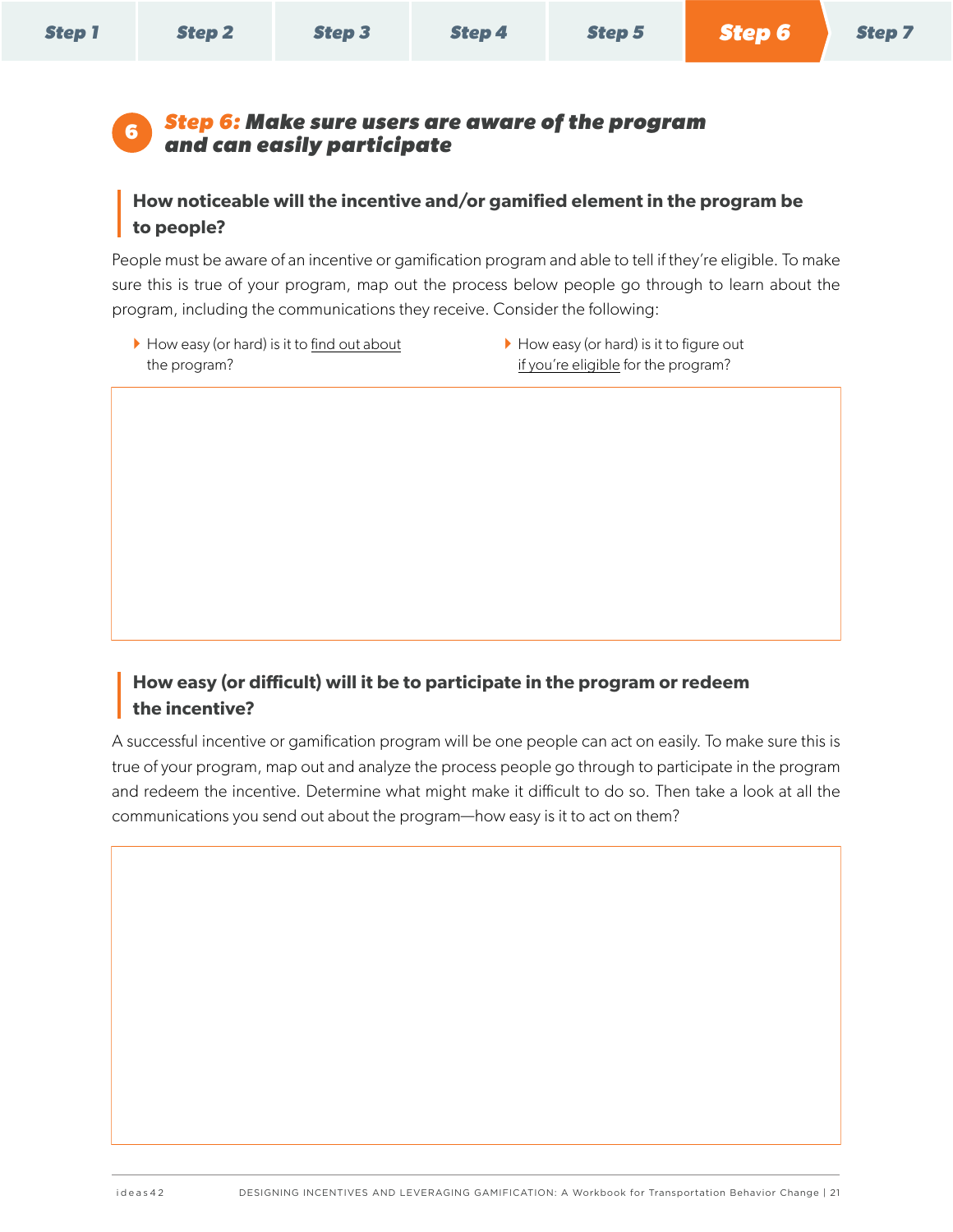*[Step 6](#page-22-1)*

## <span id="page-23-1"></span><span id="page-23-0"></span>**7** *Step 7: Learn, refine, and repeat*

### **How will you learn what is or is not working?**

Designing effective incentives and gamification schemes requires iteration—and iteration requires learning about what works. There are two broad ways to think about what works: 1) is the program operating the way it's supposed to operate? 2) Is the program making the impact on behavior change that we were hoping? These two different questions lead to two different types of evaluation: a program evaluation, and an outcome evaluation.

- **Program evaluation:** make sure things are working the way you expect them to work
- } **Outcome evaluation:** determine program effectiveness by comparing the outcomes of the program to those of a comparison group

We encourage TDM practitioners to develop learning plans about how they'll capture information to answer these questions before implementing new programs and policies.

### **Here are a few examples of what you might consider tracking:**

| <b>Program Evaluation</b>                                                              |
|----------------------------------------------------------------------------------------|
| How many people joined the program?                                                    |
| How many people received the emails?                                                   |
| What is the average number of people who<br>rode the bus each day in the program?      |
| Were the text messages sent as planned?                                                |
| How long did it take for people to change their<br>behavior after the program started? |
| How long did the behavior change last?                                                 |
| Did participants find value in the program?                                            |

### **Outcome Evaluation**

What is a good group to compare the outcomes of this group to? Can we randomize who is sent information to participate in the program to create a comparison group and track outcome data? What is our ultimate outcome? Reduced parking? Increased bus ridership? Does the average outcome differ statistically from one group to the next? In other words, did the treatment have the intended effect?

If you're piloting a program to see if the idea may work, it may be better to focus more on the program evaluation. Once you have a good pilot program developed, then you can focus on whether the program achieves its intended effect. Once you've designed your learning program, schedule time to review the data you have collected to track your outcomes and tweak the design of the program over time.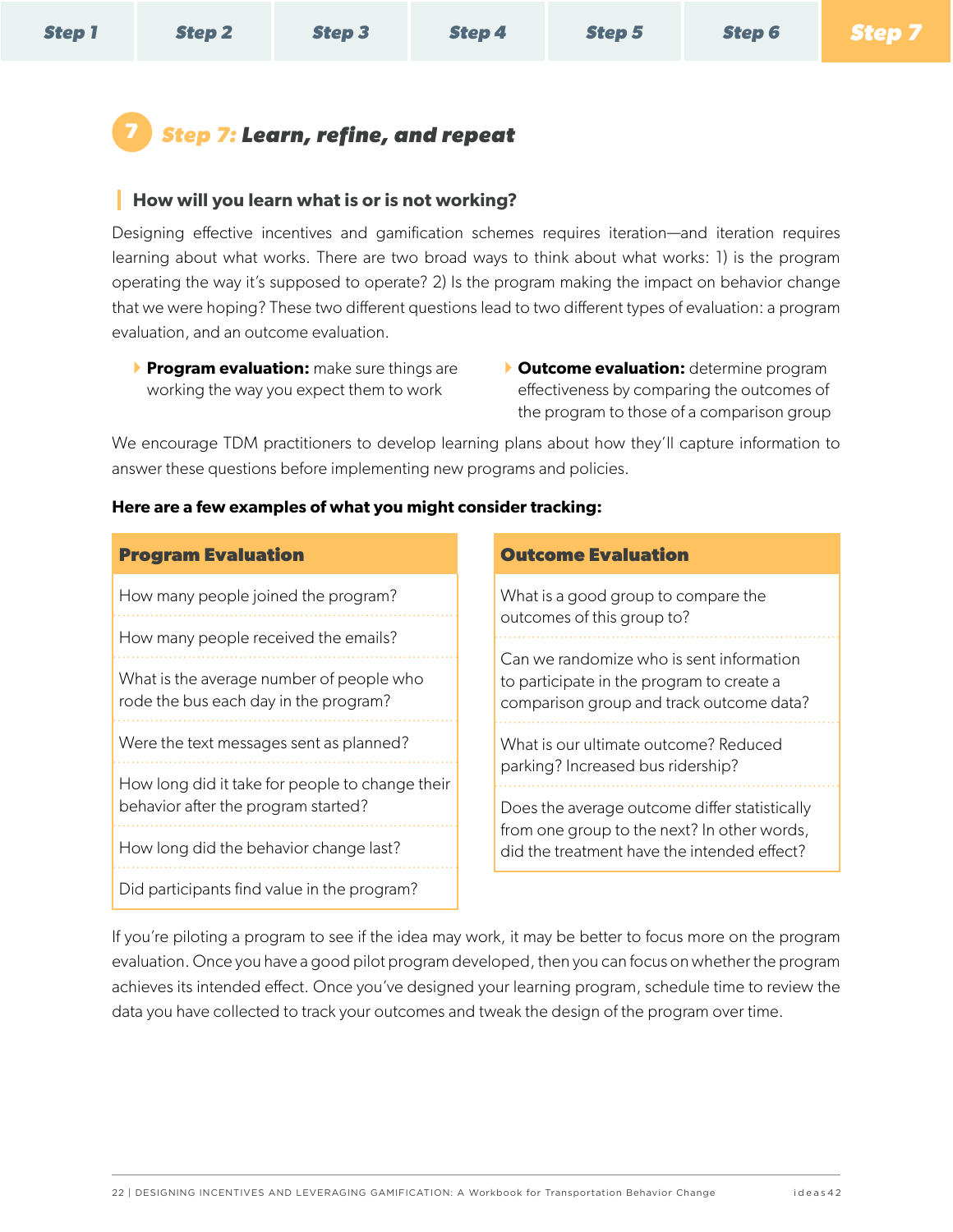<span id="page-24-0"></span>

| <b>Step 1</b> | Step 2 | <b>Step 3</b> | Step 4 | Step 5 | <b>Step 6 Step 7</b> |  |
|---------------|--------|---------------|--------|--------|----------------------|--|
|---------------|--------|---------------|--------|--------|----------------------|--|

#### **Be sure to track program and outcome evaluation through a racial and social equity lens**

To understand the impact of your program on equity, use demographic data to answer questions such as those listed below. Include stakeholders and community members in the analysis and reporting of results.

- } Are there racial differences in program utilization? Was this expected?
- $\blacktriangleright$  Does the data indicate that something is or is not resonating with particular neighborhoods or racial demographics?
- } Does the data indicate that the program is advancing equity or continuing the status quo?

Once you understand the impact of the program on racial and social equity, engage stakeholders and community members in continuous improvement for the program to sustain advances in equity. Explore questions like:

- } What can be modified in the program to advance equity?
- } What resources, partnerships, or learnings are needed to improve the program's effectiveness in advancing equity?

## **Conclusion**

When we began this project, we hoped to answer a deceivingly simple question: *"what works?"* How should practitioners leverage incentives and gamification to shift transportation behavior?

Unfortunately, the answer to that question is not straightforward. The dearth of evidence on the impact of different incentive structures or gamification schemes in transportation leaves many unanswered questions about how to optimize these tools.

One thing we do know is that incentives and gamification will only work when the barriers to individuals' behavior are amenable to them. For example, if you don't feel safe riding public transit, incentives and gamification are unlikely to help. However, if you are hesitant to bike to work because you don't know where the bike facilities are, an office-wide competition might be enough to get you started.

This toolkit outlines seven steps transportation practitioners can take to determine whether incentives and gamification could encourage behavior change, as well as what kinds of strategies might make the most sense for their context.

Although the seven steps in this toolkit may feel linear, developing an effective program rarely is. We encourage you to embrace the ambiguity, use each step as a learning opportunity, and change your answers as you gain new insights.

And if you do implement incentives or gamification strategies, share your learnings—even if they fail. It's the only way we'll find out what works.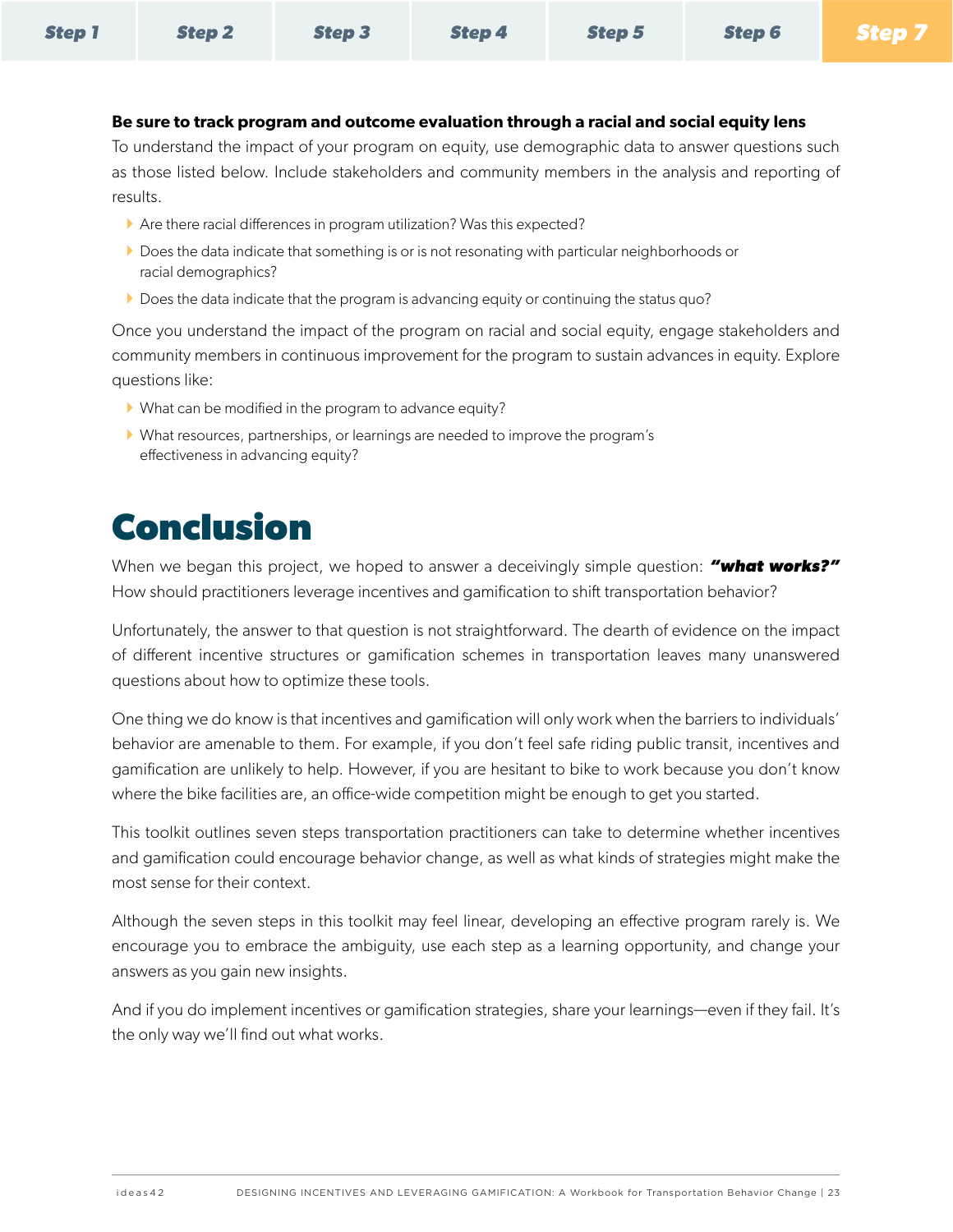## <span id="page-25-0"></span>**Incentives** | BEST PRACTICES

Deciding what kind of incentives to provide requires balancing what's possible (e.g., budget, buy-in, etc.), what's been effective in other contexts, and what you think will actually work in your context based on your experience and reflections throughout this workbook.

For example, if you're working in a context where there is free parking, your incentive program should attempt to increase the cost of parking first because that's a key barrier to reducing SOV use. If you can, do this by creating a *monetary disincentive* for driving to work by charging people for using parking space. Where that's not possible, you can give people a *monetary incentive* for not using the parking space, such as through a parking cash-out. Non-monetary options, like making free parking harder to come by or less predictable, also exist where monetary incentives are infeasible or already in place. All these types of incentives can also be used in combination.

#### **Incentives, disincentives or both?**

- } Incentives are popular because people tend to respond more positively to them than to disincentives (we don't like being charged!). Some research suggests that voluntary cooperation is higher when incentives are framed as bonuses.<sup>10</sup> However, incentives can lead to some free ridership issues (i.e., rewards people who would have taken that action without a reward).
- } When combined, incentives and disincentives can support each other. When combining incentives and disincentives, ensure they are working in the same direction (e.g., making parking more expensive and encouraging bus ridership).
- <span id="page-25-1"></span>} Disincentives are easier to implement without free ridership, and may be more effective because they tend to be more noticeable (e.g., changes to taxes are often written about in the news). If you're planning on implementing a disincentive, keep in mind that they can trigger people to want to get the most "bang for their buck." Consider whether this kind of response will support the goals of your program.

*For example, charging people for hourly parking can trigger people to want to maximize their hour (e.g., I'm not leaving before my hour is over), which means they will take a parking spot for a longer period of time.*<sup>11</sup>

#### **What are some examples of different kinds of incentives and disincentives?**

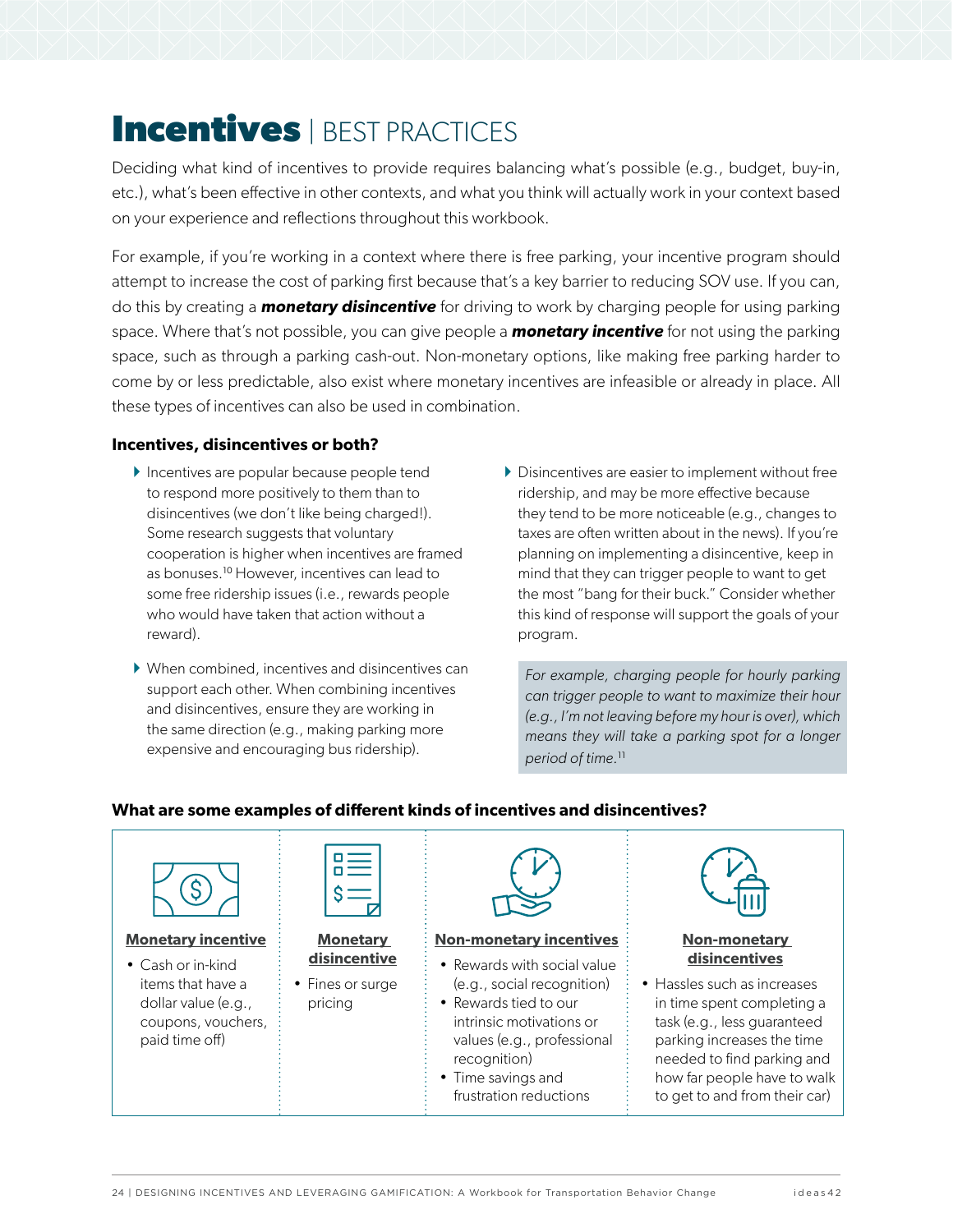## <span id="page-26-1"></span><span id="page-26-0"></span>**Gamified Elements | BEST PRACTICES**

Part of the reason gamification can work to motivate behavior change is that it's built on behavioral insights and solid implementation. You can take advantage of lessons from gamification without creating a whole system.

#### **Best practices:**

- $\blacktriangleright$  Gamification motivates us by clarifying what we lose—rewards, points—if we don't keep up our behavior. If people are missing out or losing something meaningful by not taking action, and that loss isn't obvious to them, gamification can be useful.
- $\triangle$  For gamification to work, however, rewards, including non-monetary ones like status, must be valuable and losses must feel concrete.

### **GAMIFIED ELEMENTS TO CONSIDER**

| <b>Progress bars</b><br>and celebratory<br>messages are<br>common gamification tools.<br>They make the accumulation<br>of non-monetary incentives<br>like points, badges, and<br>status salient and meaningful,<br>motivating users to continue<br>taking small steps. | What are some signs these strategies could<br>address or leverage barriers in my context?                                                                                                                                                                               |                                                                                                                                                                                                                                                                                                                       |
|------------------------------------------------------------------------------------------------------------------------------------------------------------------------------------------------------------------------------------------------------------------------|-------------------------------------------------------------------------------------------------------------------------------------------------------------------------------------------------------------------------------------------------------------------------|-----------------------------------------------------------------------------------------------------------------------------------------------------------------------------------------------------------------------------------------------------------------------------------------------------------------------|
|                                                                                                                                                                                                                                                                        | ▶ People seem to want to<br>change their behavior but<br>small upfront inconveniences<br>or costs are keeping them<br>from doing so.<br>▶ You want to encourage<br>sustained or habitual<br>behavior.                                                                   | Monetary or non-monetary<br>incentives exist and should be<br>motivating, but don't seem to be<br>having the impact you expect.<br>Gamification tools like progress bars<br>can enhance and support incentives,<br>but if you implement gamified<br>elements and they still don't work,<br>reconsider the incentives. |
| <b>Lotteries and raffles</b><br>are another common<br>tool. Successful<br>lotteries and raffles have prizes<br>people want or are excited<br>about, are well-publicized,<br>and are easy to enter (or get<br>defaulted into).                                          | What are some signs these strategies could<br>address or leverage barriers in my context?                                                                                                                                                                               |                                                                                                                                                                                                                                                                                                                       |
|                                                                                                                                                                                                                                                                        | People haven't considered<br>taking up the behavior<br>you're trying to motivate.                                                                                                                                                                                       | You've tried providing small<br>incentives but few people took<br>them up.                                                                                                                                                                                                                                            |
| <b>Leaderboards or</b><br>competitions are a<br>tool of gamification that<br>often make others' behavior<br>visible                                                                                                                                                    | What are some signs these strategies could<br>address or leverage barriers in my context?                                                                                                                                                                               |                                                                                                                                                                                                                                                                                                                       |
|                                                                                                                                                                                                                                                                        | ▶ You can leverage existing<br>reference groups for social<br>comparison, and you believe<br>people in those groups care<br>how they compare against<br>each other (e.g., existing<br>friendly rivalries between<br>groups, such as two<br>departments or sports fans). | The behaviors you're trying<br>to motivate are concrete and<br>comparable, like the number of<br>non-SOV rides someone completes<br>in a week. Keep fairness in mind as<br>well. Is there a way for all groups<br>to feasibly participate and have a<br>chance at winning?                                            |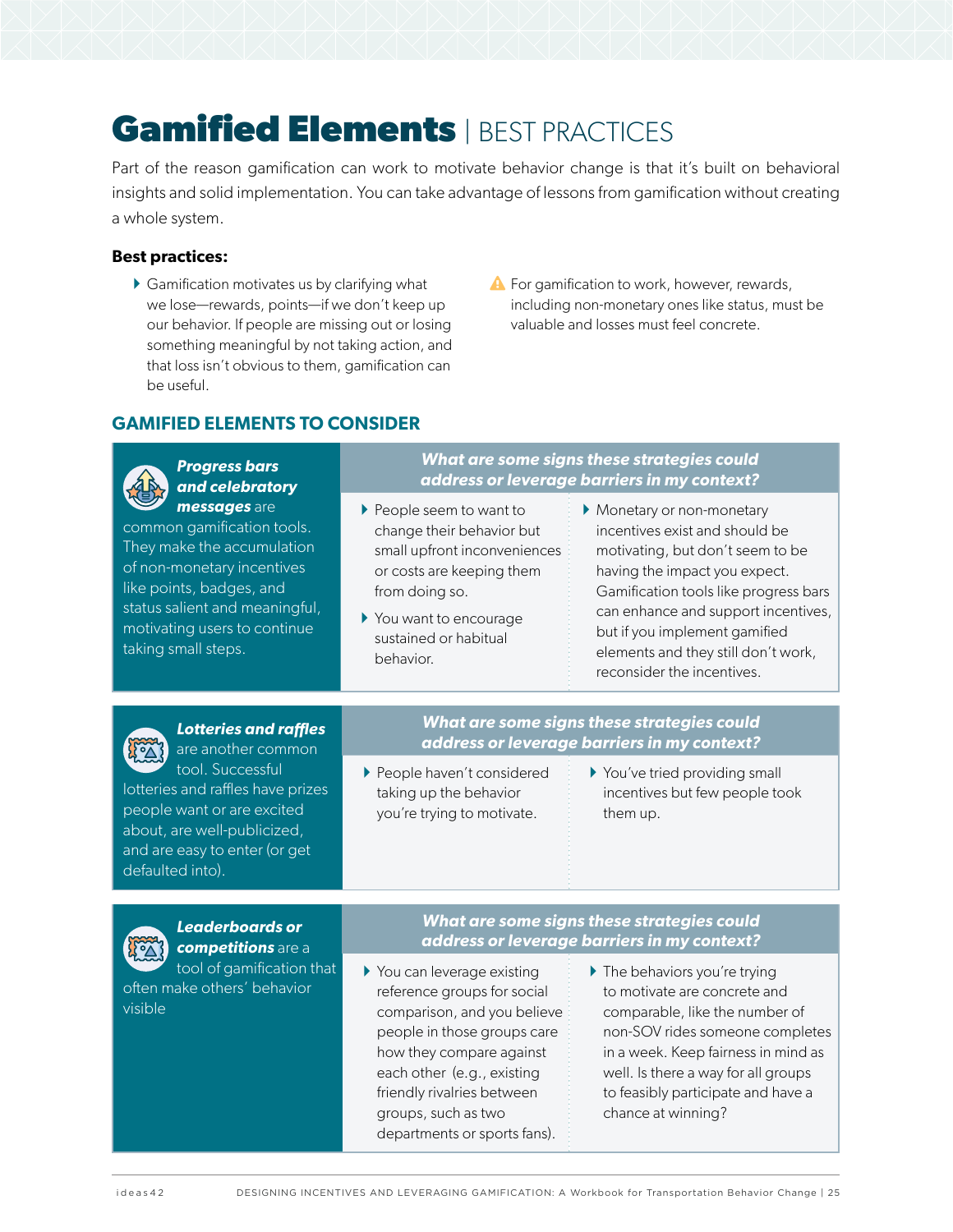### <span id="page-27-0"></span>References

<sup>1</sup> Kamenica, E. (2012). Behavioral economics and psychology of incentives. *Annu. Rev. Econ., 4*(1), 427-452.

<sup>2</sup> Hamari, J., Koivisto, J., & Sarsa, H. (2014, January). Does gamification work?—a literature review of empirical studies on gamification. In *2014 47th Hawaii international conference on system sciences* (pp. 3025-3034). Ieee.

<sup>3</sup> ibid

<sup>4</sup> Ettema, D., Knockaert, J., & Verhoef, E. (2010). Using incentives as traffic management tool: empirical results of the "peak avoidance" experiment. Transportation Letters, 2(1), 39-51; Pluntke, C., & Prabhakar, B. (2013). INSINC: a platform for managing peak demand in public transit. *JOURNEYS, Land Transport Authority Academy of Singapore,* 31-39; Wunsch, M., Stibe, A., Millonig, A., Seer, S., Chin, R. C., & Schechtner, K. (2016, July). Gamification and social dynamics: Insights from a corporate cycling campaign. In *International Conference on Distributed, Ambient, and Pervasive Interactions* (pp. 494-503). Springer, Cham.

<sup>5</sup> Dill, Jennifer, Wardell, Erin, (2007). Factors Affecting Work Site Mode Choice: Findings from Portland, Oregon. Transportation Research Record: Journal of the Transportation Research Board, 1994, pp 51-57; Liu, Y., & Charles, P. (2013). Spreading peak demand for urban rail transit through differential fare policy: a review of empirical evidence. In *Australasian Transport Research Forum 2013 Proceedings;* Wunsch, M., Stibe, A., Millonig, A., Seer, S., Chin, R. C., & Schechtner, K. (2016, July). Gamification and social dynamics: Insights from a corporate cycling campaign. In International Conference on Distributed, Ambient, and Pervasive Interactions (pp. 494-503). Springer, Cham; Rey, D., Dixit, V. V., Ygnace, J. L., & Waller, S. T. (2016). An endogenous lottery-based incentive mechanism to promote off-peak usage in congested transit systems. *Transport Policy*, 46, 46-55. Austin Transportation Department. (2019). Proposed Transportation Demand Management Strategies to Boost Transit Ridership. Report to Austin City Council Resolution No. 20181213044. [http://austintexas.gov/sites/default/files/files/1Proposed\\_](http://austintexas.gov/sites/default/files/files/1Proposed_TDM_Strategies_To_Boost_Transit_Ridership_Final_062019.pdf) [TDM\\_Strategies\\_To\\_Boost\\_Transit\\_Ridership\\_Final\\_062019.pdf](http://austintexas.gov/sites/default/files/files/1Proposed_TDM_Strategies_To_Boost_Transit_Ridership_Final_062019.pdf)

<sup>6</sup> Rey, D., Dixit, V. V., Ygnace, J. L., & Waller, S. T. (2016). An endogenous lottery-based incentive mechanism to promote off-peak usage in congested transit systems. *Transport Policy,* 46, 46-55; Eliasson, J. (2008). Lessons from the Stockholm congestion charging trial. *Transport Policy,* 15(6), 395-404.

<sup>7</sup> Schreffler, Eric. "Alternative Modes as an Air Quality Mitigation Strategy." Final Report, June 2004; Victoria Transport Policy Institute. "Online TDM Encyclopedia - Commuter Financial Incentives," April 17, 2017. [https://www.vtpi.org/tdm/tdm8.htm.](https://www.vtpi.org/tdm/tdm8.htm)

<sup>8</sup> Kristal, A. S., & Whillans, A. V. (2020). What we can learn from five naturalistic field experiments that failed to shift commuter behaviour. *Nature Human Behaviour, 4*(2), 169-176; Dill, Jennifer, Wardell, Erin, (2007). Factors Affecting Work Site Mode Choice: Findings from Portland, Oregon. Transportation Research Record: Journal of the Transportation Research Board, 1994, pp 51-57.

<sup>9</sup> "Racial Equity Toolkit to Assess Policies, Initiatives, Programs and Budget Issues," 2012. [https://www.seattle.gov/Documents/Departments/](https://www.seattle.gov/Documents/Departments/RSJI/Racial%20Equity%20Toolkit_FINAL_August2012_with%20new%20cncl%20districts.pdf) [RSJI/Racial%20Equity%20Toolkit\\_FINAL\\_August2012\\_with%20new%20cncl%20districts.pdf](https://www.seattle.gov/Documents/Departments/RSJI/Racial%20Equity%20Toolkit_FINAL_August2012_with%20new%20cncl%20districts.pdf)

<sup>10</sup> Fehr, Ernst, and Armin Falk. "Psychological Foundations of Incentives." European Economic Review 46, no. 4 (2002): 687-724.

<sup>11</sup> Glazer, Amihai, and Esko Niskanen. "Parking Fees and Congestion." Regional Science and Urban Economics 22, no. 1 (March 1, 1992): 123– 32. [https://doi.org/10.1016/0166-0462\(92\)90028-Y.](https://doi.org/10.1016/0166-0462(92)90028-Y); Nourinejad, Mehdi, and Matthew J. Roorda. "Impact of Hourly Parking Pricing on Travel Demand." Transportation Research Part A: Policy and Practice 98 (April 1, 2017): 28–45. <https://doi.org/10.1016/j.tra.2017.01.023>.